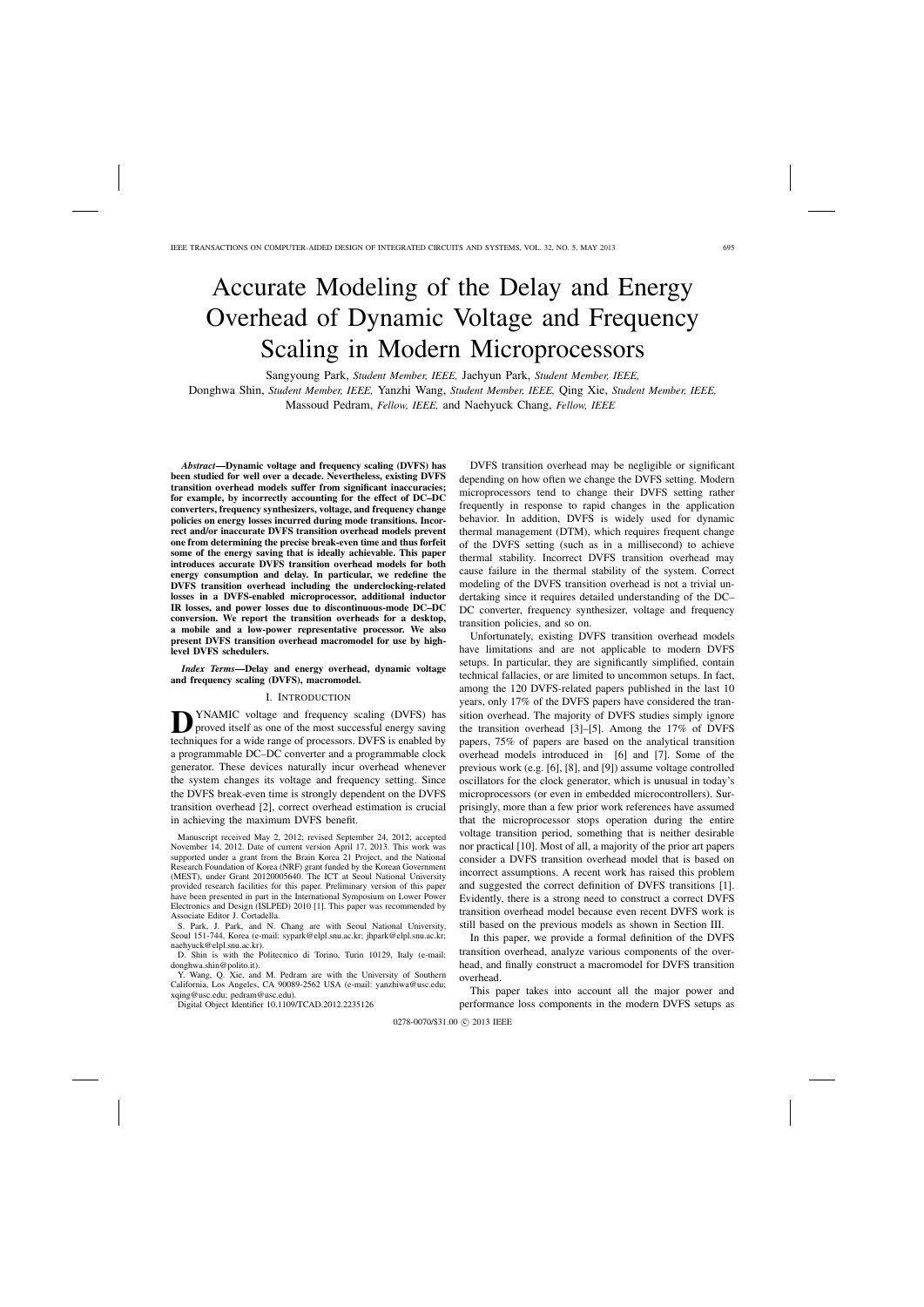

Fig. 1. Breakdown of an upscaling DVFS transition overhead in energy and delay. (Intel Core2 Duo E6850, upscaling from 1.05 to 1.3-V). (a) Energy overhead. (b) Delay overhead.



Fig. 2. Upscaling and downscaling current flows.

follows.

- 1) Conventional DVFS transition models consider the PLL lock time as the major delay (latency) overhead, and the energy required to charge and discharge the bulk capacitor as the energy overhead. Both assumptions are incorrect (delay overhead due to PLL lock time accounts for only 7.6% of the total delay overhead as shown in Fig. 1).
- 2) Energy consumed for charging and discharging the bulk capacitor does not fully account for the energy overhead, especially for the discontinuous mode DC–DC converters since they discharge the bulk capacitor by the load current as shown in Fig. 2. The additionally stored energy to the bulk capacitor during the upscaling is eventually used by the load during the next downscaling.
- 3) Voltage upscaling in a conventional DC–DC converter requires more current to be fed through the inductor to increase the bulk capacitor voltage as shown in Fig. 2. This in turn results in additional IR loss from the inductor (78.2% of total energy overhead as shown in Fig. 1).
- 4) During the DVFS transition, the microprocessor operates at a higher supply voltage level than what is strictly necessary. This results in energy waste. We call this phenomenon the underclocking-related loss, which is a significant source of energy overhead during the mode change [energy overhead due to under clocking accounts for 18.6% of total energy overhead as shown in Fig. 1(a)]. In addition, the underclocking causes the microprocessor to operate at a lower clock frequency than what is allowed during the voltage-frequency up-



Ideal transition  $- -$ Real transition

Fig. 3. Concept of underclocking loss and PLL lock time loss in a DVFS transition.

scaling as shown in Fig. 3, which is a major source of the delay overhead [92.4% of total delay overhead as shown in Fig. 1(b)].

5) The microprocessor consumes static power even during the PLL lock time though it halts. This is another source of energy waste [3.2% of total energy overhead as shown in Fig. 1(a)].

The aforesaid observations are the key contributions of this paper, based on which we derive accurate, yet compact energy and delay overhead models for DVFS transitions. We present a relatively simple analytical model with parameters that can be easily acquired from the datasheets and/or passive component values (*R*, *L* and *C* values). We also provide case studies for three distinct and representative microprocessors, Intel Core2 Duo E680, Samsung Exynos 4210, and TI MSP430. Some programmers who have no hardware knowledge may use the numbers. Finally, we emphasize the importance of considering the DVFS transition overhead for a DTM example.

# II. BACKGROUND

## *A. System Setup for DVFS*

DVFS setups require a programmable voltage regulator and a programmable clock generator. A microprocessor is generally powered by a buck-type switching-mode DC–DC converter as shown in Fig. 2. The upper and lower MOSFETs control the inductor current and the output voltage. The inductor current never changes abruptly, which results in adiabatic charging and discharging to and from the bulk capacitor. In other words, the bulk capacitor is not subject to switching loss that is proportional to the square of the terminal voltage.

DC–DC converters are subject to power loss aside from the DVFS transition overhead, which includes conduction loss, switching loss, and controller loss [11]. Conduction loss is the IR loss in the MOSFET and inductor given by

$$
P_{\text{cdt}} = I_0^2 \cdot \left( D \cdot R_{\text{SW1}} + (1 - D) \cdot R_{\text{SW2}} + R_L \right)
$$
  
+  $\frac{1}{3} \cdot \left( \frac{\Delta I_L}{2} \right)^2 \cdot \left( D \cdot R_{\text{SW1}} + (1 - D) \cdot R_{\text{SW2}} + R_L + R_C \right)$  (1)

where  $I_O$ ,  $D$ ,  $R_{SW1}$ ,  $R_{SW2}$ ,  $R_L$ ,  $R_C$  are output current, duty ratio, upper switch on-resistance, lower switch on-resistance, inductor resistance, and capacitor ESR, respectively. Switching loss is the power dissipation due to gate drive which is given by

$$
P_{\rm sw} = V_I \cdot f_s \cdot (Q_{\rm SW1} + Q_{\rm SW2}) \tag{2}
$$

where  $V_I$ ,  $f_s$ ,  $Q_{SW1}$ , and  $Q_{SW2}$  are input voltage, switching frequency, gate charges of the upper and lower MOSFET,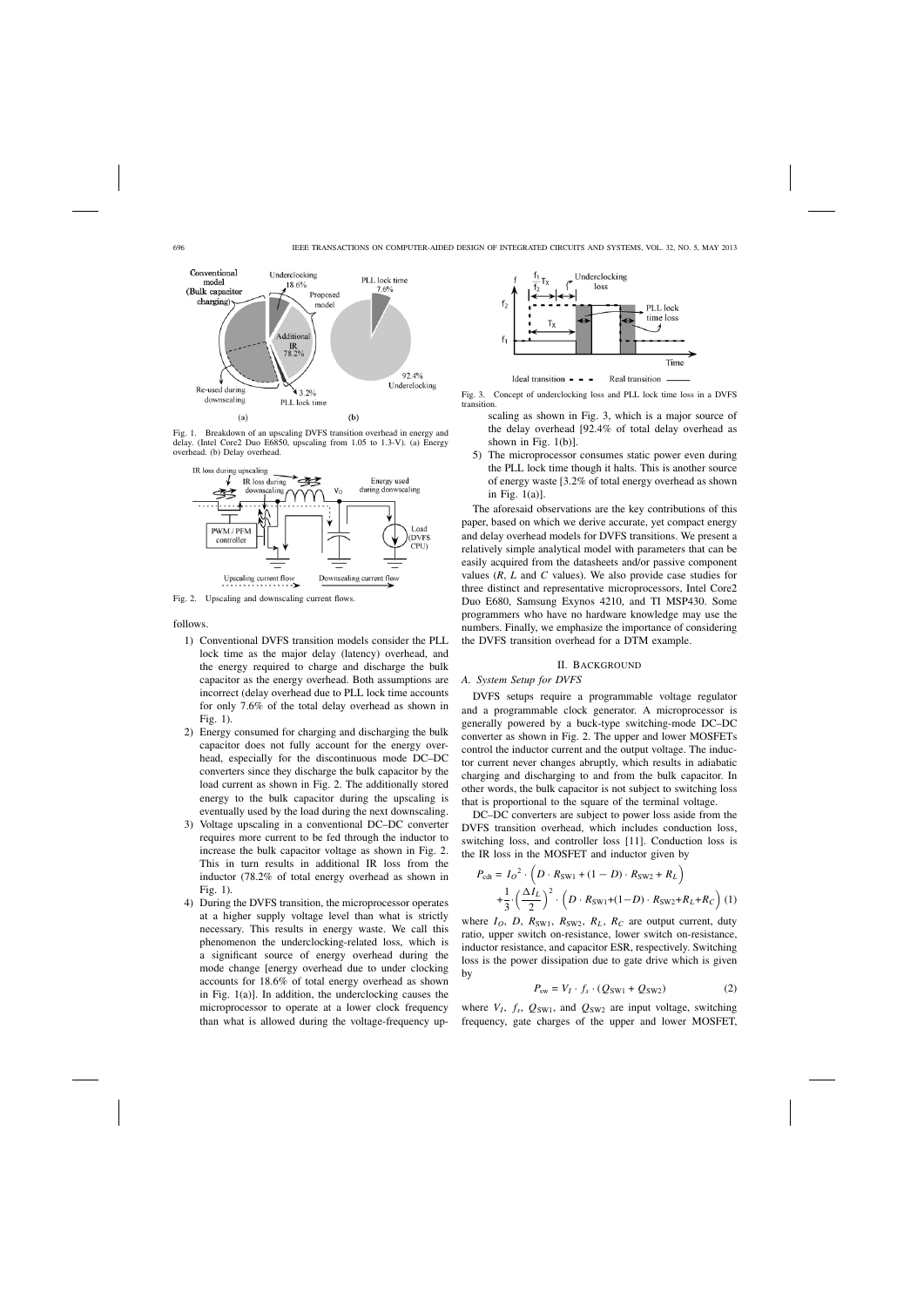

Fig. 4. SPICE simulation result of an upscaling transition (Level 3  $\rightarrow$ Level 1).

respectively. Controller loss is power loss in the PWM/PFM controller that is independent of the load condition.

#### *B. DC–DC Converter Control Methods*

Many modern switching power supplies perform pulse width modulation (PWM) and use either voltage- or currentmode control to regulate the output voltage level.

Current-mode control is usually used in modern switching regulator designs to overcome the disadvantages of voltagemode control [12]. The error in voltage directly reflected in the peak switching current. Fast response time is achieved by direct inductor current sensing. Modeling the behavior of current-mode controlled DC–DC converters is not a trivial task because this type of converter exhibits highly nonlinear characteristics. There are large-signal models for PWM controlled DC–DC converters capable of modeling dynamic behavior such as state-space averaging models [13], [14], but it is still very hard to analyze the feedback loop and obtain a closed-form solution of the output voltage and current over time. Term  $i_c$  in [13] and  $d$  in [14] have to be found in a closed form to calculate the trace of output voltage and current.

DC–DC converters for low-power applications usually adopt pulse-frequency modulation (PFM) since the PFM method exhibits higher efficiency with light load. We restrict the modeling to the buck type DC–DC converter with peak currentmode PWM control and PFM control throughout this paper, which is the most general setup for microprocessor systems.

# *C. Voltage Transition Sequences in Continuous and Discontinuous Modes*

1) *Upscaling Transition Sequence Using Continuous and Discontinuous Mode DC–DC Converters:* Upscaling stands for increasing the supply voltage and clock frequency. The microprocessor sets a new (voltage identifier) VID to make the DC–DC converter generate a higher output voltage that increases the duty ratio of the upper MOSFET. This increases the inductor current and eventually increases the bulk capacitor voltage.

Voltage upscaling pumps more charge into the bulk capacitor by increasing  $I_L(t)$ . Fig. 4 illustrates an SPICE simulation of an upscaling transition of Intel Core2 Duo E6850 processor using LTSPICE [15]. The shaded area denotes the amount of additional charge transferred to the bulk capacitor during



Fig. 5. SPICE simulation result of an continuous-mode downscaling transition (Level  $1 \rightarrow$  Level 3).



Fig. 6. SPICE simulation result of a discontinuous-mode downscaling transition (Level  $1 \rightarrow$  Level 3).

upscaling. Briefly, higher transient  $I_L(t)$  larger than 60 A flows through the inductor while normal operating  $I_L(t)$  is approximately 30 A.

2) *Downscaling Transition Sequence Using Continuous Mode DC–DC Converters:* Downscaling stands for decreasing the supply voltage and clock frequency. Continuous-mode discharges the bulk capacitor to GND by the microprocessor power supply current together with the inductor current through the lower MOSFET. Such active discharging operation results in significant energy loss but a faster voltage transition time. Fig. 5 demonstrates that a continuous-mode downscaling transition stabilizes in 40 *μ*s, during which the bulk capacitor is actively discharged to GND (by flow of negative inductor current).

3) *Downscaling Transition Sequence Using Discontinuous Mode DC–DC Converters:* Fig. 6 illustrates that a discontinuous-mode downscaling turns off the lower MOSEFT as soon as the inductor current becomes negative, which prevents the bulk capacitor from further discharging. Instead,  $I<sub>O</sub>(t)$  discharges the bulk capacitor and makes the DC–DC converter output voltage converge to *Ve*. Downscaling takes longer to stabilize in the discontinuous mode compared to the continuous mode because only  $I<sub>O</sub>(t)$  discharges the bulk capacitor. Discontinuous mode plays an important role in the modern DC–DC converter design by maintaining high conversion efficiency even when the load current is light. Modern DVFS setups prefer to use discontinuous-mode for more efficient use of the stored energy in the bulk capacitor.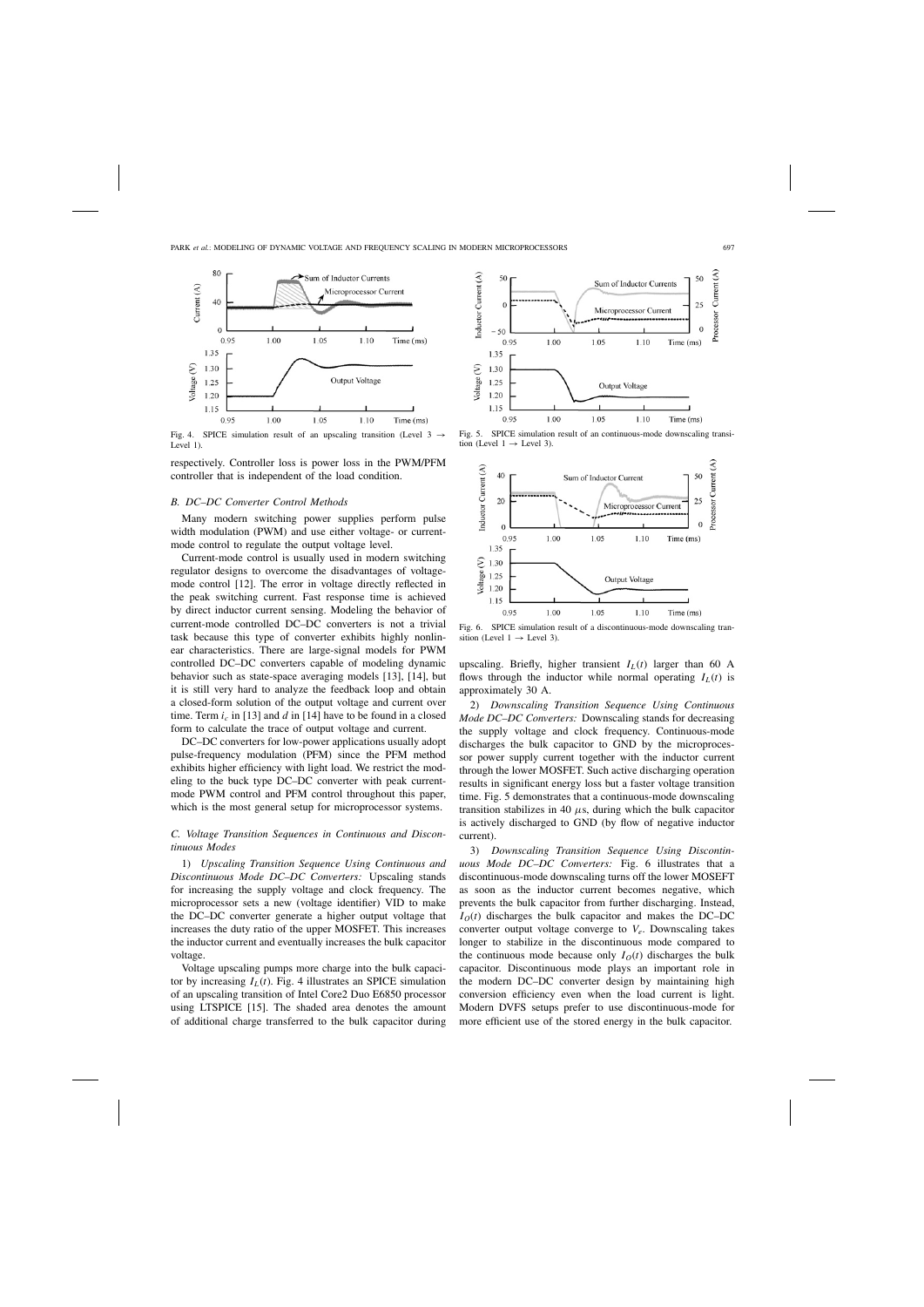

Fig. 7. DVFS upscaling and downscaling for a PLL.

#### *D. Clock Frequency Transition and Underclocking*

The relationship between the supply voltage and clock frequency is approximately explained by the alpha power law [16]. Early DVFS works assume a voltage controlled oscillator (VCO) for the clock generator [6]. The VCO performs automatic and continuous frequency change according to the transient voltage. The gradual frequency change allows the microprocessor to keep operating during the entire voltage transition period. However, VCOs are not commonly used in typical high-performance microprocessor systems due to their unstable and imprecise clock frequency output except low-performance microcontrollers running at around a few megahertz, such as TI MSP430.

On the other hand, PLLs are widely used for the programmable clock generators thanks to the accuracy of the frequency setting. Upscaling first attempts voltage change and waits until the voltage is stabilized. Once the voltage is stabilized, the microprocessor changes the PLL setting (see Fig. 7). This ensures a safe operation of the microprocessor even while the supply voltage is changing. The microprocessor, however, stops operating during the PLL lock time. Downscaling is the opposite; we change the PLL setting first and the voltage setting later. This sequence is commonly used in modern voltage-scaled processors, including the Intel Core Duo processor architecture [17].

One of the most important observations is that the microprocessor is supplied by an unnecessarily high-voltage during the voltage transition period. We refer to this situation as the microprocessor underclocking phenomenon. The microprocessor consumes unnecessarily large amounts of dynamic and static power due to underclocking.

PLL lock time takes typically tens of microseconds for a modern digital PLL [18]. Modern processors such as the Intel's Nehalem architecture typically have PLLs with several microseconds of lock time [19], [20]. A StrongARM 1100 processor measurement result shows that the PLL lock time is insensitive to the difference between the present and target frequencies [21].

## III. Previous DVFS Transition Overhead Models

#### *A. Constant Transition Overhead Models*

Constant transition overhead models typically do not distinguish between the voltage and frequency transition times and

TABLE I

Notation for DVFS Transition Overhead Definition and Modeling

| $T_X$               | Time to complete a voltage transition defined by                     |
|---------------------|----------------------------------------------------------------------|
|                     | settling time of output voltage                                      |
| T <sub>O</sub>      | Total delay overhead of a DVFS transition                            |
| $E_O$               | Total energy overhead of a DVFS transition                           |
| $V_s/V_e$           | Output voltage before/after a DVFS transition                        |
| $f_s/f_e$           | Clock frequency before/after a DVFS transition                       |
|                     | Converter efficiency (constant value) used for                       |
| $\eta$              | previous DVFS transition models                                      |
| $C_h$               | Output capacitance of a DC-DC converter                              |
| $max(I_L)$          | Maximum output current of a DC-DC converter                          |
|                     | specified in the datasheet                                           |
| $T_{\rm uc}$        | Delay overhead due to underclocking                                  |
| $T_{\rm{PLL}}$      | Delay overhead due to PLL lock time                                  |
| $E_{\rm conv}$      | Converter-induced energy overhead of a DVFS                          |
|                     | transition                                                           |
|                     | Microprocessor-induced energy overhead of a DVFS                     |
| $E_{\mu p}$         | transition                                                           |
| $E_{\text{uc}}$     | Energy overhead due to underclocking                                 |
|                     | Energy overhead due to processor energy                              |
| $E_{\rm{PLL}}$      | consumption during the PLL lock time                                 |
| $V_O(t)$            | Transient output voltage of a DC-DC converter                        |
| $I_L(t)$            | Sum of transient current of inductors                                |
| $I_O(t)$            | Transient load current, i.e., the microprocessor                     |
|                     | current                                                              |
| $T_{trans}$         | Total time for a DVFS transition to finish                           |
| $T_{trans,id}$      | Time to execute equivalent number of instructions                    |
|                     | when an ideal transition takes place                                 |
| $E_{trans}$         | Energy consumption of all components during $T_{trans}$              |
| $E_{trans,id}$      | Energy consumption of all components during                          |
|                     | $T_{trans_id}$ when an ideal transition takes place                  |
| $T_1$               | The first crossing between $V_O$ and $V_e$ during                    |
|                     | upscaling                                                            |
| $T_2$               | The second crossing between $V_O$ and $V_e$ during                   |
|                     | upscaling                                                            |
| slope <sub>up</sub> | Average slope of increasing $V_O$ during $T_1$                       |
| $V_{\rm ov}$        | Voltage overshoot when upscaling                                     |
| $\beta$             | Coefficient for slope <sub>up</sub> and $T_X$ relationship           |
| γ                   | Coefficient for slope <sub>up</sub> and $V_{\text{ov}}$ relationship |
| $\delta$            | Coefficient for slope <sub>up</sub> and $T_2$ relationship           |

ignore the voltage transition energy overhead. The underlying assumption is that the PLL lock time is longer than the voltage transition time. In other words, frequency scaling is the time limiting part of the transition, which can be justified for oldfashioned analog PLL clock generators, and the PLL lock time is constant. Some models assume that the microprocessor halts during the entire transition period [18], [23], [24]. Later work used constant transition energy overhead on top of the constant transition time model [25]. Another type of model assumes a constant voltage and a constant frequency transition time aiming at digital PLL. The transition energy overhead is ignored insisting on that the microprocessor halts during the transition period [26].

## *B. Variable Transition Overhead Models*

One of the most frequently cited DVFS transition overhead models from [6] assumes a continuous mode DC–DC converter and a VCO. Unfortunately, most published works that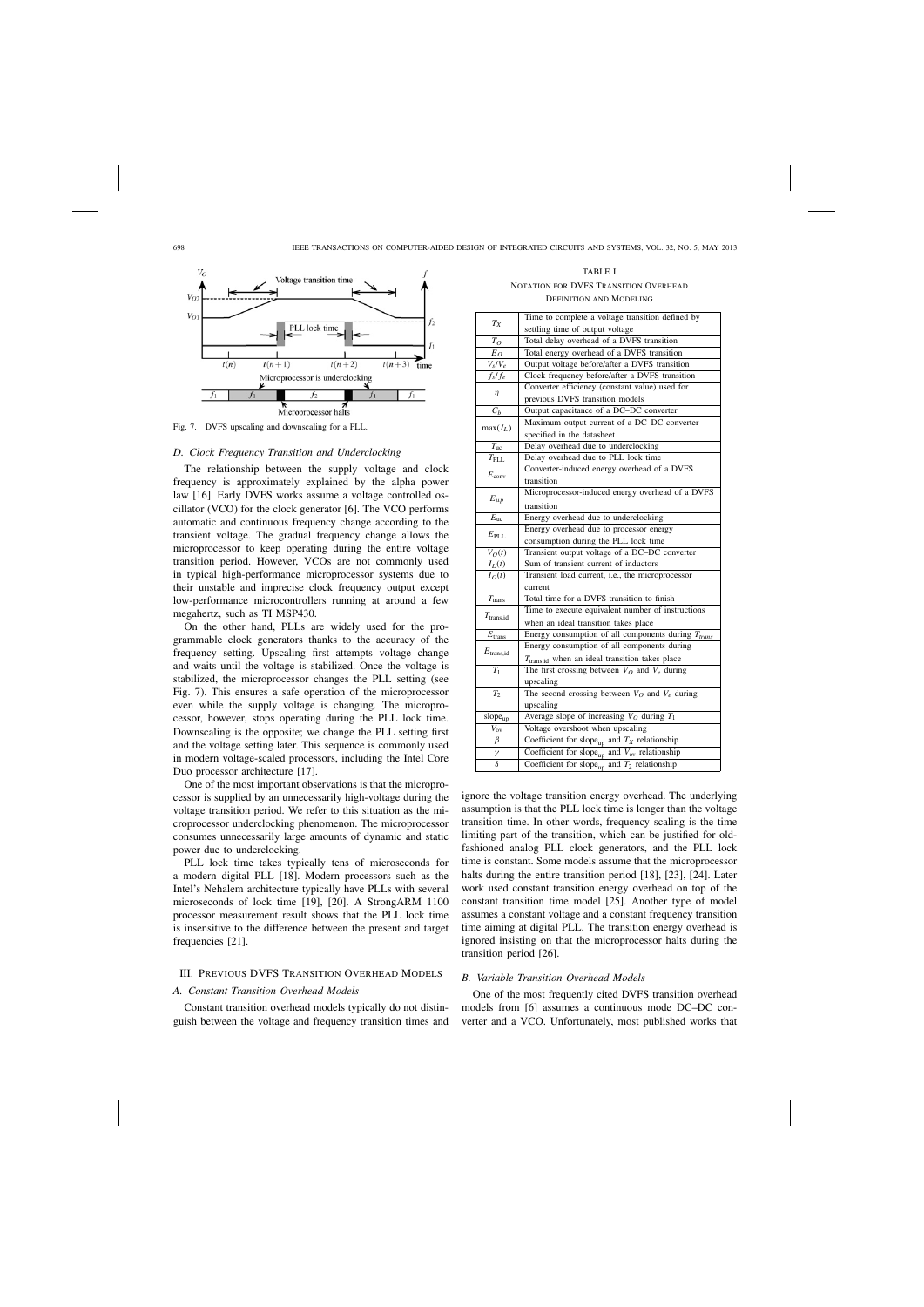refer to this model do not specify whether a VCO or a PLL is used for the clock generator, and use an overhead value defined by the voltage transition. The notation for previous DVFS transition models in this section is given in Table I. This overhead model consists of time for transition  $T_X$  and the energy overhead during the transition time  $E_X$  that are given as

$$
T_X = \frac{2C_b}{\max(I_L)} |V_e - V_s|
$$
 (3)

$$
E_X = (1 - \eta)C_b|V_e^2 - V_s^2|
$$
 (4)

where factor of 2 is applied because the current is pulsed in a triangular waveform, and the efficiency of the DC–DC converter  $\eta$  is assumed constant. One shortcoming of this model is overestimation of max $(I_L)$ . While [6] assumes max $(I_L)$  is an order of magnitude bigger than the microprocessor current demand, in reality, designers do not overdesign the DC–DC converter in this way due to cost and volume consideration. Typical overdesign factor is within a factor of 3 from the average microprocessor current demand. Actually, the target Intel mainboard for E6850 uses a 130-A regulator while E6850 draws 44 A. So, the microprocessor current should be considered to determine  $T_X$ , that is

$$
T_X^* = \frac{2C_b}{\max(I_L) - I_O} |V_e - V_s|.
$$
 (5)

Because the microprocessor continues to operate even during the voltage transition,  $I<sub>O</sub>$  has a significant impact on  $T<sub>X</sub>$ . Note that the transition time  $T_X$  is not the actual overhead because the microprocessor may be operating during  $T_X$ . Only when the microprocessor is halted during the voltage transition period does  $T_X$  become the delay overhead for the DVFS transition.

The energy overhead  $E<sub>X</sub>$  is symmetrical for voltage upscaling and downscaling, which is justified for continuous-mode DC–DC converters only. Unfortunately,  $E<sub>X</sub>$  equation in [6] gives the same expression for the energy dissipation for both upscaling and downscaling. The expression is twice what the correct value is per up or down transition. In particular,  $E_X$ for a downscaling control command dumps the charge that is already stored in the bulk capacitor to the GND, and thus there is no additional current flow (and thus energy extraction) from the power source. In addition, the DC–DC converter efficiency should be considered as  $1/\eta$  instead of  $(1 - \eta)$ . Once again, the bulk capacitor is charged adiabatically, and therefore, the correct  $E_X$  for a continuous-mode DC–DC conversion with a VCO DVFS setup is as follows:

$$
E_X^* = \begin{cases} \frac{1}{2\eta} C_b (V_e^2 - V_s^2) & : \text{upscaling} \\ 0 & : \text{downscaling.} \end{cases}
$$
 (6)

If voltage upscaling and downscaling occur evenly, the transition overhead may be distributed as follows. (This is similar to the calculation of CMOS logic gate dynamic energy.)

$$
E_X^{**} = \frac{1}{4\eta} C_b |V_e^2 - V_s^2|.
$$
 (7)



Fig. 8. Definition of an ideal DVFS transition.

Another frequently cited DVFS transition overhead model is [7], which is basically the same as that of reference [6], but has additional consideration of the body bias.

# IV. Formulation of the DVFS Transition **OVERHEAD**

This section presents a new and correct formulation of the DVFS transition overhead with modern DC–DC converters, which correctly accounts for both continuous- and discontinuous-modes of operation and a PLL clock generator. All the distinct sources of the overhead are taken into account including losses from the microprocessor and DC–DC converters as opposed to the use of constant efficiency model in the previous section. Although there are more advanced researchstage alternatives for DC–DC converters [27], [28], we leave modeling for such converters as a future work to provide more reliable results for the target setup. We restrict the scope of the modeling to PWM or PFM controlled buck-type DC–DC converters only, which is the most common setup for now.

The time and energy overheads  $E_O$  and  $T_O$  are denoted as follows:

$$
T_O = T_{trans} - T_{trans,id}.
$$
 (8a)

$$
(8b)
$$

An ideal DVFS transition incurs no time and energy overhead as shown in Fig. 8.

$$
E_O = E_{trans} - E_{trans,id}. \tag{8c}
$$

## *A. Delay Overhead of a DVFS Transition*

We divide the delay overhead of a DVFS transition into two parts: PLL-induced and underclocking-related delay overhead as shown in the following equation:

$$
T_O = T_{\text{uc}} + T_{\text{PLL}}.\tag{9}
$$

1) *Underclocking-Related Delay Overhead:* We obtain *T*uc by comparing the elapsed time between the real DVFS transition and the ideal DVFS transition. The microprocessor executes a certain amount of task during  $T_X$ . The time required for the microprocessor to execute the same number of cycles during an ideal transition is  $T_{trans,id} = \frac{f_s}{f_e} T_X$ . Thus,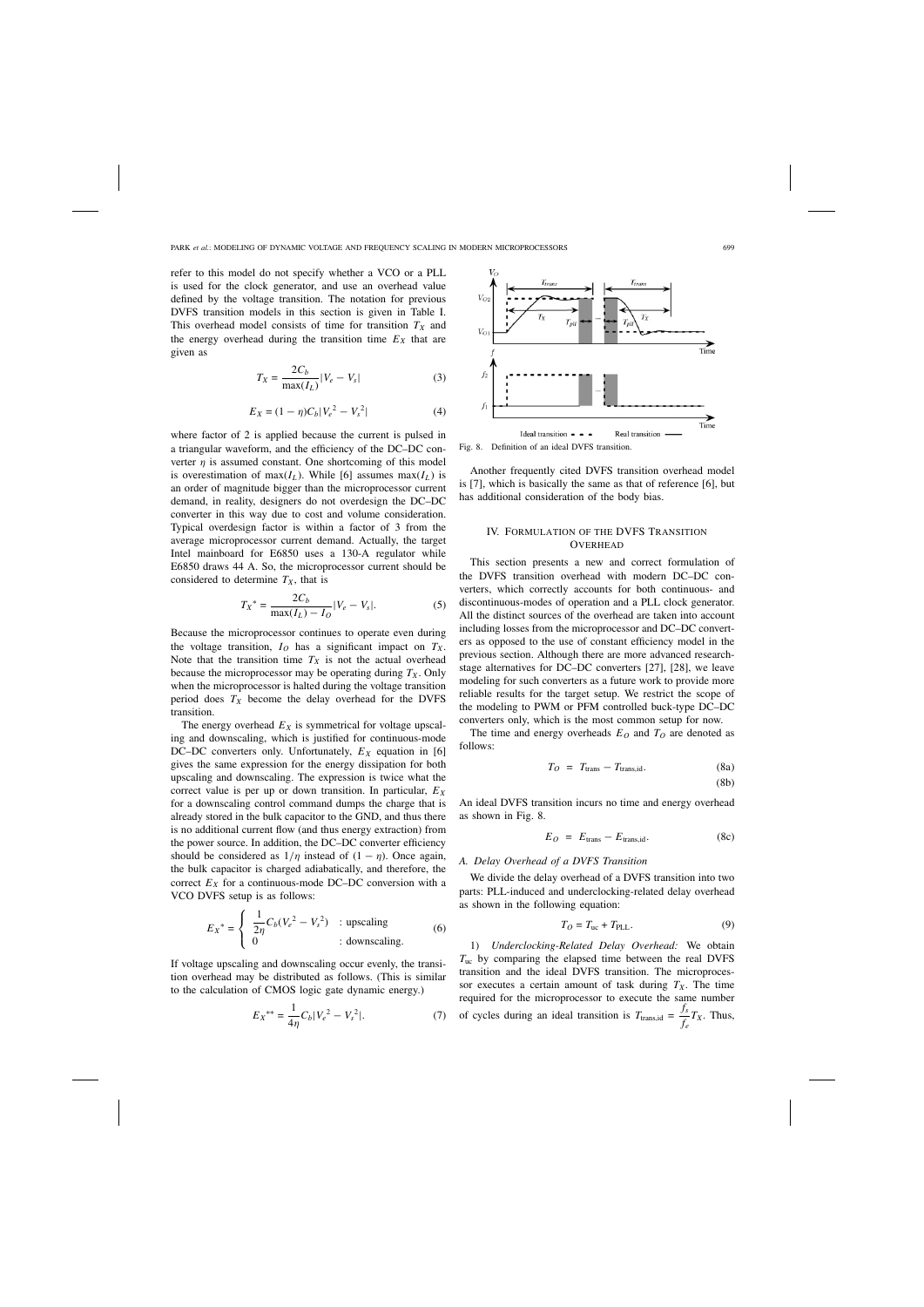the underclocking-related delay overhead for an upscaling transition is

$$
T_{\text{uc,up}} = T_X - \frac{f_s}{f_e} T_X = \frac{f_e - f_s}{f_e} T_X. \tag{10}
$$

For downscaling, the underclocking-related overhead is 0 since the processor operates at *fe* immediately after a DVFS transition is initiated for both the ideal and real cases

$$
T_{\text{uc,down}} = 0. \tag{11}
$$

2) *PLL-Induced Delay Overhead:* It is the delay overhead due to PLL lock time. Since the processor halts during the PLL lock time,  $T_{\text{PLL}}$  becomes the pure delay overhead of a DVFS transition. We denote  $T_{\text{PLL}}$  lock time as a constant without losing generality. Some recent PLL architectures have constant PLL lock time independent of  $f_s$  and  $f_e$ , as described in [21]. Others have varying lock time, but we assume that the maximum value is given by the PLL vendors that can be used in our setup. The total delay overhead becomes

$$
T_O = \begin{cases} T_{\text{PLL}} + \frac{f_e - f_s}{f_e} T_X & : \text{ upscaling} \\ T_{\text{PLL}} & : \text{downscaling.} \end{cases}
$$
 (12)

#### *B. Energy Overhead of a DVFS Transition*

We divide the DVFS energy overhead into two parts: converter induced and microprocessor induced as shown in the following equation:

$$
E_O = E_{\text{conv}} + E_{\mu p}.\tag{13}
$$

1) *Converter-Induced Energy Overhead:* It is the energy overhead induced by the DC–DC converter. Switching loss and controller loss does not affect the DVFS transition overhead since the value does not differ much between a real DVFS transition and an ideal DVFS transition, and thus the effect of those components cancels out. However, the conduction loss differs quite a lot between those two cases. A large surge current flows into and out of the bulk capacitor via the inductor and MOSFETs as shown in Figs. 4 and 5 during a voltage transition. This causes additional IR losses in the inductor and MOSFETs.

Upscaling transfers additional charge to the bulk capacitor and increases the capacitor terminal voltage from  $V_s$  to  $V_e$ . The amount of stored energy is  $E_{\text{cap}} = \frac{1}{2} C_b (V_e^2 - V_s^2)$ . This energy is deposit, but not yet waste as discussed in Section I. The total amount of energy dissipation in the inductor due to this surge current during DVFS transition is shown in (14a). Meanwhile, the amount of energy dissipation in the inductor in the case of the ideal DVFS transition during  $T_{trans,id}$  is (14b), where  $I_{O,e}$  is the current draw of the processor with  $V_e$  and  $f_e$ :

$$
E_{\text{conv,up,real}} = \int_{0}^{T_X} R_L I_L(t)^2 dt, \qquad (14a)
$$

$$
E_{\text{conv,up,ideal}} = \int_{0}^{T_{\text{trans,id}}} R_L I_{O,e}^2 dt. \tag{14b}
$$

As  $T_{\text{trans},id} = \frac{f_s}{f_e} T_X$  during upscaling, the energy overhead due to additional inductor IR loss during upscaling is calculated as

$$
E_{\text{conv,up}} = E_{\text{conv,up,real}} - E_{\text{conv,up,ideal}}
$$
  
= 
$$
\int_{0}^{T_X} R_L I_L(t)^2 dt - \int_{0}^{\frac{f_S}{f_c} T_X} R_L I_{O,e}^2 dt.
$$
 (15)

The amount of charge drained to the ground from the bulk capacitor causes energy overhead during downscaling, *E*conv,real,down, is described as (16a). This becomes zero for discontinuous-mode downscaling:

$$
E_{\text{conv,real,down}} = \int_{0}^{T_X} R_L I_L(t)^2 dt, \qquad (16a)
$$

$$
E_{\text{conv,ideal,down}} = \int_{0}^{T_{\text{trans,id}}} R_L I_{O,e}^2 dt. \tag{16b}
$$

As  $T_{trans,id} = T_X$  during downscaling, the additional inductor IR loss during downscaling is defined as

$$
E_{\text{conv,down}} = E_{\text{conv,real,down}} - E_{\text{conv,ideal,down}}
$$
  
= 
$$
\int_{0}^{T_X} R_L(I_L(t)^2 - I_{O,e}^2) dt.
$$
 (17)

The operation mode of the DC–DC converter, continuous- or discontinous-modes, does not make difference to (15) and (17). It is implied in the term  $I_L(t)$ .

The total converter-induced energy overhead of a DVFS transition is given by

$$
E_{\text{conv}} = \begin{cases} E_{\text{conv,up}} & : \text{upscaling} \\ E_{\text{conv,down}} & : \text{downscaling.} \end{cases}
$$
 (18)

The *E*cap term used in previous DVFS works is implied in the equations.

2) *Microprocessor-Induced Energy Overhead:* As we have stated in the beginning of this section, the microprocessorinduced energy overhead,  $E_{\mu p}$ , consists of two factors, which are underclocking-related loss, *E*uc, and PLL lock time loss, *E*PLL. We use a widely known processor power model as follows:

$$
P_{\text{cpu}} = P_{\text{dyn}} + P_{\text{sta}} = (C_e V_{\text{cpu}}^2 f_{\text{cpu}}) + (\alpha_1 V_{\text{cpu}} + \alpha_2) \tag{19}
$$

where  $P_{\text{cpu}}$ ,  $P_{\text{dyn}}$ , and  $P_{\text{sta}}$  are the total power consumption, dynamic power consumption, and static power consumption of the target processor, respectively. The term  $C_e$  is the average switching capacitance per cycle, and  $V_{\text{cpu}}$  and  $f_{\text{cpu}}$  are the supply voltage and the clock frequency of the microprocessor. The parameter  $C_e$  is a strong function of circuit activity that differs from application to application. Processor utilization reflects the power consumption variation quite well among the various application-specific parameters once the clock frequency and supply voltage is fixed while the processor is in active mode [29]. We obtain sets of parameter values  $C_e$ ,  $\alpha_1$ , and  $\alpha_2$  using offline regression analysis for each value of processor utilization. Static power is rather independent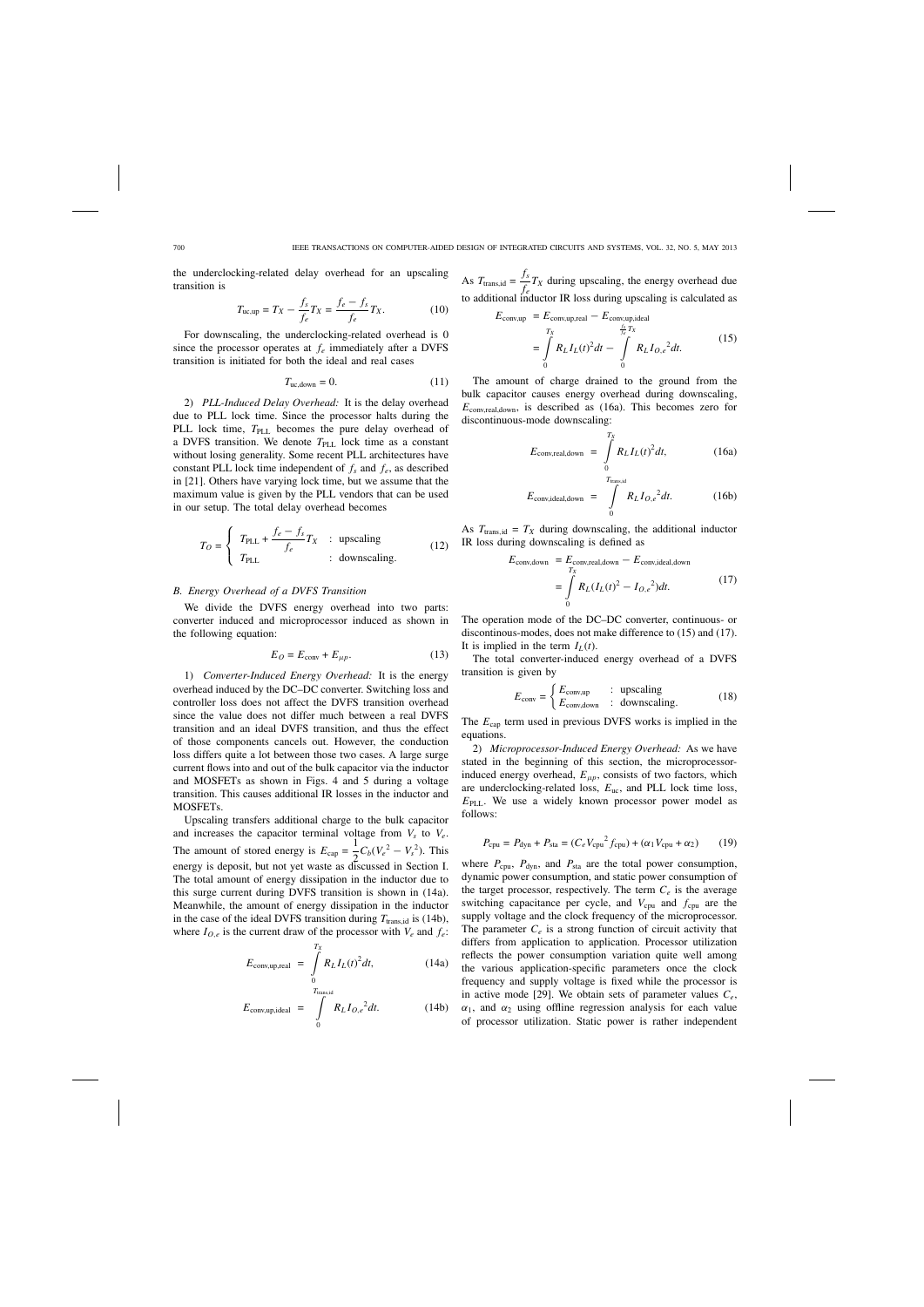of application-specific parameters and thus  $\alpha_1$  and  $\alpha_2$  remain almost the same. This results in the following relationship:

$$
C_e \propto \nu_{\text{proc}} = \nu_{\text{kernel}} + \nu_{\text{user}} \tag{20}
$$

where *υ*proc, *υ*kernel, and *υ*user are total utilization, utilization of the kernel process, and utilization of user process, respectively. Processor utilization is monitored at runtime, and the corresponding value of  $C_e$  is selected. For the very short period of time a DVFS transition takes place, we assume that  $C_e$  remains constant.

Underclocking phenomenon described in Section II-D makes the microprocessor consume additional dynamic and static power. We calculate the loss by  $(21)$  during  $T_X$ 

$$
E_{\text{uc,up}} = E_{\text{real}} - E_{\text{ideal}}
$$
  
\n
$$
= \int_{0}^{T_X} (C_e f_s V_O(t)^2 + \alpha_1 V_O(t) + \alpha_2) dt
$$
  
\n
$$
- \int_{0}^{\frac{f_s}{f_c} T_X} (C_e f_e V_e^2 + \alpha_1 V_e + \alpha_2) dt
$$
  
\n
$$
E_{\text{uc,down}} = E_{\text{real}} - E_{\text{ideal}}
$$
  
\n
$$
= \int_{0}^{T_X} (C_e f_e V_O(t)^2 + \alpha_1 V_O(t) + \alpha_2) dt
$$
  
\n
$$
- \int_{0}^{T_X} (C_e f_e V_e^2 + \alpha_1 V_e + \alpha_2) dt
$$

Power consumption during the PLL lock time is caused by the static power consumption of the microprocessor during PLL lock time

$$
E_{\text{PLL,up}} = \int_{0}^{T_{\text{PLL}}} (\alpha_1 V_e + \alpha_2) dt
$$
  
\n
$$
E_{\text{PLL,down}} = \int_{0}^{T_{\text{PLL}}} (\alpha_1 V_s + \alpha_2) dt.
$$
 (22)

PLL lock time is zero for an ideal transition, and thus  $E_{\text{PL}}$ becomes a pure overhead.

The total microprocessor-induced energy overhead of a DVFS transition is given by

$$
E_{\mu p} = \begin{cases} E_{\text{uc,up}} + E_{\text{PLL,up}} & \text{: upscaling,} \\ E_{\text{uc,down}} + E_{\text{PLL,down}} & \text{: downscaling.} \end{cases} \tag{23}
$$

## V. Macromodel for DVFS Transition Overhead

Although the DVFS transition overhead is precisely formulated in Section IV, it is not easy to obtain the actual values of overhead. Evaluation of (12), (18), and (23) requires actual profiles of  $V<sub>O</sub>(t)$  and  $I<sub>O</sub>(t)$  over time and the value of  $T_X$ . Obtaining the profiles requires SPICE simulation. We thus provide an approximate, but a much simpler macromodel for DVFS transition overhead calculation, which consists of easy datasheet parameters and RLC values of the DC–DC converter circuit only. The proposed macromodel provides convenience of evaluating the DVFS transition overhead at



Fig. 9. Approximation of underclocking-related loss.

sacrificed accuracy when compared to SPICE simulation. There are variations of DC–DC converters that cannot be modeled by our macromodel as it uses small number of parameters obtained from datasheet. Modeling such variations might increase the complexity of the model too much, which is contradictory to its purpose. The quality of the modeling is only guaranteed for standard synchronous PWM or PFM controlled buck converters. The symbols used in macromodel are defined in Table I.

## *A. Macromodel for the Delay Overhead*

Datasheets of DC–DC converters usually provide the worstcase value of  $T_X$  only. We propose to calculate the  $T_X$  by obtaining the slope of the initial voltage increase during *T*<sup>1</sup> as shown in Fig. 9. Generally, the controller in the DC–DC converter tries to drive the output voltage to the target voltage as fast as possible. The maximum output current of the DC– DC converter is determined by the peak current threshold constraint imposed on the DC–DC converter. We denote the peak current threshold as  $max(I_L)$ , which is specified in the converter datasheet. The slope of the voltage increase is dependent on the current flowing into the bulk capacitor via the inductor  $max(I_L)$  and current drawn out of the bulk capacitor by the load (processor),  $I<sub>O</sub>$ . The rate of output voltage change, slope $_{\text{un}}$ , during voltage upscaling is calculated as follows:

slope<sub>up</sub> = 
$$
\frac{dV_O}{dt} = \frac{1}{C}(\max(I_L) - I_O).
$$
 (24)

The change in  $I_O$  during  $T_X$  is much smaller than  $I_L(t)$ . Therefore, without losing much accuracy, we regard it as a constant value  $(I_{O,s} + I_{O,e})/2$ . We devise a heuristic to approximate  $T_X$  using slope<sub>up</sub>. The value of  $T_X$  is larger when the difference in  $V_s$  and  $V_e$  is larger. In addition,  $T_X$  shows correlation with the slope of voltage increase, slope<sub>up</sub>. We have found that linearizing the correlation between slope<sub>up</sub> and  $T_X$  provides acceptable accuracy. We thus derive  $(25)$ , which implies that  $T_X - T_1$  is nearly proportional to the rate of approaching the target voltage, slope<sub>up</sub>

$$
T_X = T_1 + \text{slope}_{\text{up}} \cdot \beta. \tag{25}
$$

The value of  $\beta$  is calculated using the worst case settling time  $T_X$ , which is again specified in the datasheet. The worst case  $T_X$  occurs when the difference between the initial and final voltages is the largest:

$$
T_1 = (V_e - V_s)/\text{slope}_{\text{up}} \tag{26a}
$$

$$
\beta = (T_{X,\text{worst}} - T_{1,\text{worst}})/\text{slope}_{\text{up,worst}}
$$
 (26b)

$$
T_{1,\text{worst}} = (V_{\text{max}} - V_{\text{min}})/\text{slope}_{\text{up}}.
$$
 (26c)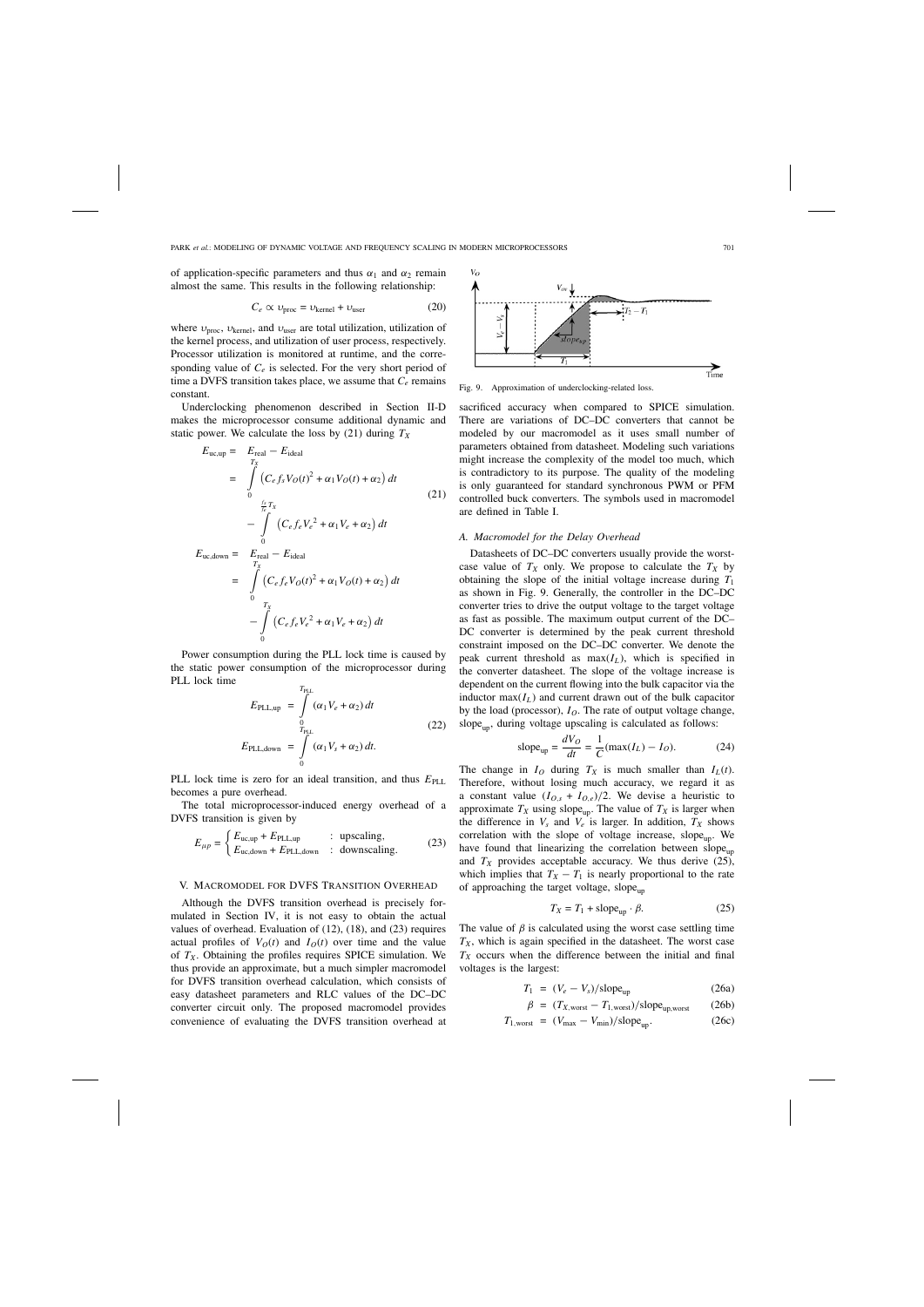$\Omega$ 



Fig. 10. Equivalent circuit for a downscale DVFS transition. (a) Continuous mode downscaling. (b) Discontinuous mode downscaling.

We obtain the underclocking-related delay overhead by substituting (25) into (12).

## *B. Macromodel for the Converter-Induced Energy Overhead*

The major hurdle is how to obtain the trace of  $I_L(t)$  over time. We use a similar assumption for upscaling such that  $I_L(t) = \max(I_L)$  during  $T_1$ . The value of  $I_L(t)$  beyond  $T_1$ becomes approximately the same as  $I_{O,e} = C_e V_e f_e + \alpha_1 + \alpha_2 / V_e$ derived from (19). The integral term including  $I_L(t)$  in (15) and (17) then becomes

$$
\int_{0}^{T_X} R_L I_L(t)^2 dt = R_L \max(I_L)^2 T_1 + R_L I_{O,e}^2 (T_X - T_1). \tag{27}
$$

Substituting (27) into (15) and (17) gives the additional inductor IR loss for upscaling.

Continuous-mode downscaling makes the duty ratio of the lower MOSFET equal to 1 for fast transition. We derive the voltage curve during  $T_1$  by solving the RLC circuit with a constant current source as shown in Fig. 10(a). The traces of  $I_L(t)$  and  $V_O(t)$  are determined by the passive components in the DC–DC converter, which are the MOSFET on-resistance, inductor, and bulk capacitor. The value of the current source is assumed to be  $(I_{O,s}+I_{O,e})/2$  because its change is small during *T*1. We denote the summation the MOSFET on-resistance and inductor resistance between the supply and the ground as *R*. We obtain the exact trace of node voltages and inductor current from the following system of nonhomogeneous differential equations:

$$
\begin{pmatrix}\nI_L' \\
V_1' \\
V_0'\n\end{pmatrix} = \begin{pmatrix}\n0 & \frac{1}{L_R} & -\frac{1}{L} \\
0 & -\frac{1}{L} & \frac{1}{L} \\
\frac{1}{C_b} & 0 & 0\n\end{pmatrix} \begin{pmatrix}\nI_L \\
V_1 \\
V_0\n\end{pmatrix} + \begin{pmatrix}\n0 \\
0 \\
-\frac{I_O}{C_b}\n\end{pmatrix}.
$$
\n(28)

Discontinuous-mode downscaling is as simple as in Fig. 10(b) such that

$$
V_O(t) = V_s - \frac{I_O}{C}t.\tag{29}
$$

Commercial-grade discontinuous-mode DC–DC converters occasionally drain the bulk capacitor when the voltage difference between the output voltage and target voltage is too large. This continues until the error becomes smaller than a certain value, e.g., 0.1-V in case of the LTC3733 converter. We solve both (28) and (29) for such a case and set the appropriate boundary conditions. The obtained trace of  $I_L(t)$  is substituted into (17) to calculate the additional inductor IR loss.

1) *Macromodel for the Microprocessor-Induced Energy Overhead::* We need the trace of  $V<sub>O</sub>(t)$  over time to calculate the underclocking-related energy overhead (21). For upscaling, we approximate the integral terms of  $\int V_0(t)dt$  and  $\overline{\phantom{a}}$  $V_O(t)^2 dt$  in (21) by calculating the area of the two shaded triangles shown in Fig. 9. We assume that the integral values beyond  $T_2$ ,  $\int^{T_X}$  $\int_{T_2}^{T_X} (V_O(t) - V_e) dt$  and  $\int_{T_2}^{T_X}$  $\left(V_O(t)^2 - V_e^2\right) dt$ , add up to zero, and thus these terms are ignored *TX*

$$
\int_{0}^{T_X} V_O(t)dt \approx T_X V_e - \frac{1}{2} T_1 (V_e - V_s)
$$
\n
$$
+ \frac{1}{2} (T_2 - T_1) V_{ov}
$$
\n(30a)

$$
\int V_0(t)^2 dt \approx T_X V_e^2 - \frac{1}{2} T_1 (V_e^2 - V_s^2)
$$
  
+ 
$$
\frac{1}{2} (T_2 - T_1) \Big( (V_e + V_{ov})^2 - V_e^2 \Big).
$$
 (30b)

We calculate  $T_1$  from (26c). We calculate  $V_{ov}$  and  $T_2$  like  $T_X$ in (25). We linearize the variations  $V_{\text{ov}}$ , and  $T_2 - T_1$  according to the rate of approaching the target voltage slope<sub>up</sub>. Thus, the following equations hold:

$$
V_{\text{ov}} = \gamma \cdot \text{slope}_{\text{up}}, \tag{31a}
$$

$$
T_2 = T_1 + \delta \cdot \text{slope}_{\text{up}}.\tag{31b}
$$

The values  $\gamma$  and  $\delta$  determine the overshoot and settling time, which are device-dependent parameters. The selection of values does not affect the total DVFS transition overhead significantly since their effect is quite small as shown in Fig. 9. Taking (31) into account generally improves the accuracy of the DVFS transition overhead calculation.

For downscaling, we again use the solution of circuits Fig. 10(a) and (b) obtained from (28) and (29). We substitute the trace of  $V<sub>O</sub>(t)$  into (21) and obtain the underclockingrelated energy loss during  $T_1$ . We assume that the voltage ripple beyond  $T_1$  is small enough to cancel the integral terms in  $E_{\text{uc,down}}$  in (21).

## VI. Experimental Results

In this section, we provide experimental results for the DVFS transition overhead of microprocessors exhibiting distinctive power consumption values as high as 60 W to as low as 10 mW. We show the overhead values obtained from the SPICE simulation and macromodel for three representative processors, which are Intel Core2 Duo, Samsung Exynos 4210, and TI MSP430.

## *A. Case 1: Intel Core2 Duo E6850 Processor*

We choose a high-end DVFS-enabled microprocessor, i.e., Intel Core2 Duo E6850 processor, along with the LTC3733 three-phase synchronous step-down DC–DC converter that supports discontinuous mode, which is a representative setup of a modern high-performance DVFS-enabled microprocessor.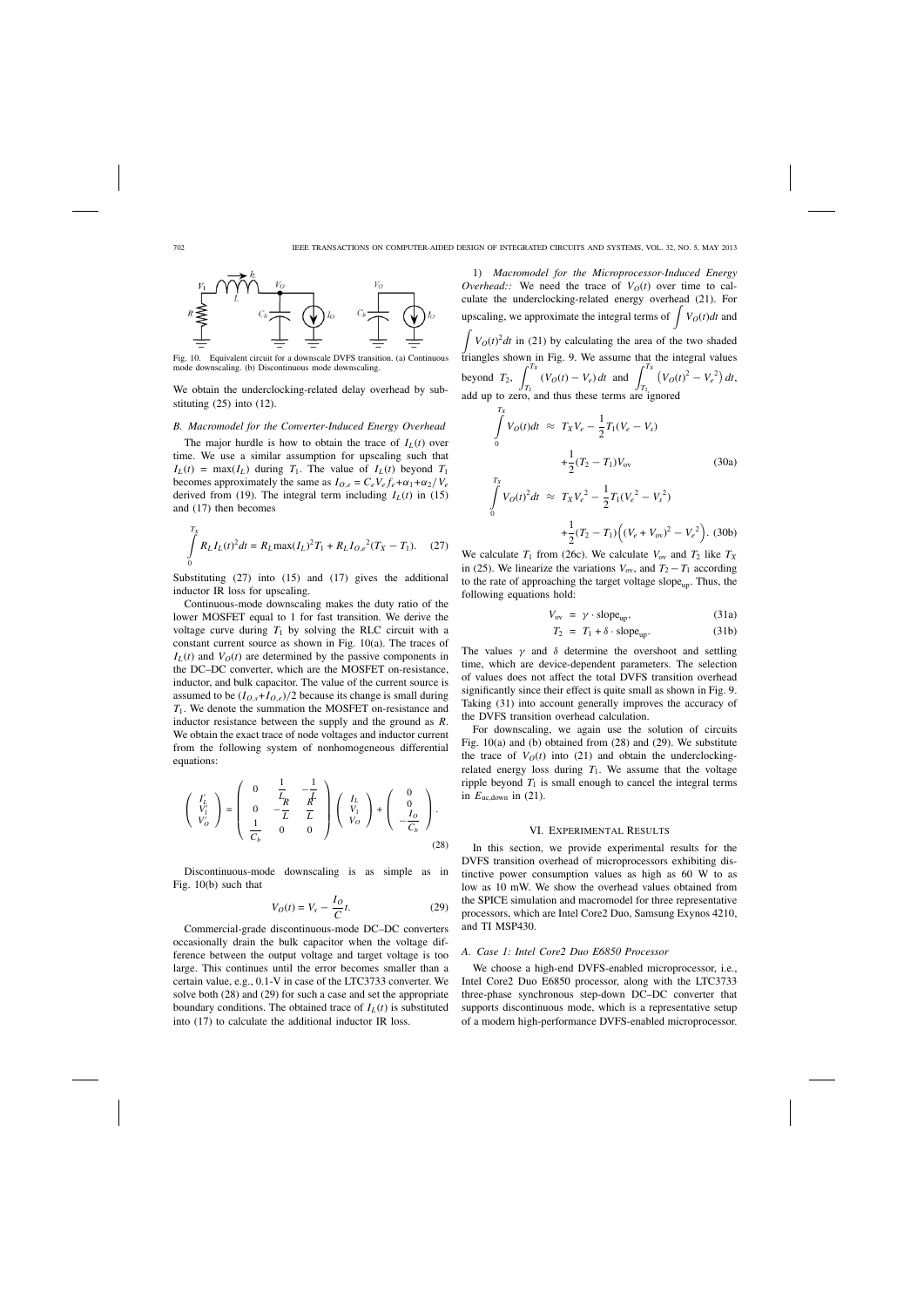#### TABLE II

Voltage [*V*cpu (V)] and Clock Frequency [*f*CPU (GHz)] Levels for the Intel Core2 Duo E6850 Processor

| DVFS level | $V_{\rm CDU}$ | $J$ cpu | <b>DVFS</b> level | $V_{\rm cpu}$ | <i>J</i> cpu |
|------------|---------------|---------|-------------------|---------------|--------------|
| Level 1    | 1.30          | 3.074   | Level 4           | 1.15          | 2.281        |
| Level 2    | 1.25          | 2.852   | Level 5           | 1.10          | 1.932        |
| Level 3    | 1.20          | 2.588   | Level 6           | 1.05          | 1.540        |

TABLE III Measured and Analytical Models of Intel Core2 Duo E6850 Power Consumption

| $V_{\text{cpu}}(V)$ | $f_{\text{cpu}}$ (GHz) | Measurement (W) | Analytical<br>model (W) |
|---------------------|------------------------|-----------------|-------------------------|
| 1.056               | 1.776                  | 21.520          | 21.212                  |
| 1.080               | 1.888                  | 24,000          | 23.956                  |
| 1.104               | 2.004                  | 26.320          | 26.856                  |
| 1.160               | 2.338                  | 33.760          | 34.838                  |
| 1.224               | 2.672                  | 43.200          | 44.409                  |
| 1.280               | 3.006                  | 55.440          | 54.236                  |

TABLE IV

DC−DC Converter Parameters of LTC3733 Three-Phase Converter for Intel Core2 Duo E6850

| Parameter    | Value                    | Parameter        | Value               |
|--------------|--------------------------|------------------|---------------------|
| $V_{\rm IN}$ | $12-V$                   | $V_{\text{OUT}}$ | $V_O$ in Table II   |
| C            | $8840 \,\mu F$           |                  | $1 \mu$ H per phase |
| $R_{L}$      | $2.3 \,\mathrm{m}\Omega$ | fdc              | 530 kHz per phase   |
| $max(I_L)$   | 75 A                     |                  |                     |

We describe the microprocessor power consumption model in (19). We obtain the parameters  $C_e$ ,  $\alpha_1$ , and  $\alpha_2$  from real measurements. We insert a shunt monitor circuit right in front of the DC–DC converter of the Intel Core2 Duo E6850 processor and measure the power supply current with an Agilent A34401 digital multimeter. We compensate the DC–DC converter efficiency from the measured current values, and characterize  $I<sub>O</sub>$ . We run PrimeZ benchmark and change *V*cpu and *f*cpu performing direct access to the basic input/output system (BIOS) as described in Table II because the Intel SpeedStep supports only two voltage levels. We finally derive the following power consumption model:

$$
P_{\rm cpu} = 8.4503 \nu_{\rm proc} V_{\rm cpu}^2 f_{\rm cpu} + (36.3851 V_{\rm cpu} - 33.9503) \tag{32}
$$

where the units of  $P_{\text{cpu}}$ ,  $V_{\text{cpu}}$ , and  $f_{\text{cpu}}$  are W, V, and GHz, respectively. We use LTC3568 converter capable of supplying up to 1.8 A output current, of which the converter parameters are shown in Table IX. The difference between the analytical model and measurement results is less than 4.6% as shown in Table III. The DC–DC converter parameters are given in Table IV. The values are chosen according to guidelines in datasheet and reference designs offered by the vendor.

The delay overhead of DVFS transition is given in Table V and Fig. 11. The value of  $T_{\text{PLL}}$ , 5  $\mu$ s, is specified in the Intel Core2 Duo E6850 datasheet. The actual values are obtained from SPICE simulation results. We obtain  $T_X$  by observing the settling time of  $V<sub>O</sub>(t)$  from SPICE results and substitute it into equations in Section IV to calculate the delay overhead. The estimated overhead from the proposed macromodel well

#### TABLE V

DVFS Transition Delay Overhead for Intel Core2 Duo E6850 Processor With LTC3733 Converter

| Level             |              | Actual value $(\mu s)$ |        | Proposed model $(\mu s)$ |       |         |  |
|-------------------|--------------|------------------------|--------|--------------------------|-------|---------|--|
|                   | $T_{\rm uc}$ | Total                  | Cycles | $T_{\rm uc}$             | Total | Cycles  |  |
| $2 \rightarrow 1$ | 4.77         | 9.77                   | 30018  | 4.11                     | 9.11  | 28011   |  |
| $3 \rightarrow 1$ | 12.29        | 17.29                  | 53 141 | 12.21                    | 17.21 | 52890   |  |
| $3\rightarrow 2$  | 5.95         | 10.95                  | 33 672 | 5.72                     | 10.72 | 32950   |  |
| $4 \rightarrow 1$ | 22.29        | 27.29                  | 83894  | 24.24                    | 29.24 | 89894   |  |
| $4\rightarrow 2$  | 14.69        | 19.69                  | 60 531 | 16.21                    | 21.21 | 65201   |  |
| $4 \rightarrow 3$ | 7.33         | 12.33                  | 37921  | 8.06                     | 13.06 | 40150   |  |
| $5 \rightarrow 1$ | 34.81        | 39.81                  | 122389 | 40.37                    | 45.37 | 139457  |  |
| $5\rightarrow 2$  | 26.47        | 31.47                  | 96733  | 31.44                    | 36.44 | 112025  |  |
| $5 \rightarrow 3$ | 27.33        | 32.33                  | 99383  | 21.87                    | 26.87 | 82606   |  |
| $5 \rightarrow 4$ | 9.43         | 14.43                  | 44 361 | 11.49                    | 16.49 | 50694   |  |
| $6 \rightarrow 1$ | 57.68        | 62.68                  | 192684 | 60.90                    | 65.90 | 202590  |  |
| $6\rightarrow 2$  | 49.50        | 54.50                  | 167525 | 51.65                    | 56.65 | 174 157 |  |
| $6 \rightarrow 3$ | 31.89        | 36.89                  | 113409 | 41.52                    | 46.52 | 142994  |  |
| $6 \rightarrow 4$ | 28.35        | 33.35                  | 102531 | 30.14                    | 35.14 | 108 006 |  |
| $6 \rightarrow 5$ | 12.14        | 17.14                  | 52688  | 16.84                    | 21.84 | 67141   |  |
| Downscale         | 0            | 5                      | 15 370 | $\Omega$                 | 5     | 15370   |  |

 $T_{\text{PLL}}=5 \mu s$  and the number of cycles are calculated at  $f = 3.074 \text{ GHz}$ .



Fig. 11. Delay overhead of a DVFS transition for Intel Core2 Duo E6850. (a) Upscaling (actual). (b) Upscaling (model).

follows the trend of actual values. Unlike assumption of previous works, the underclocking-related overhead is the dominant factor for most cases as we have discussed in Section III. Fig. 11 graphically shows the trend of delay overhead according to different start and end voltage levels. The delay overhead value tends to be larger when the voltage difference is larger between the start and end voltage.

The energy overhead values of a DVFS transition for continuous- and discontinuous-mode operations are given in Tables VI and VII, respectively. We obtain  $I_L(t)$ ,  $I_O(t)$ , and  $V<sub>O</sub>(t)$  from SPICE simulation and substitute them into (15), (17), and (21) to calculate the actual value. There is no  $E_{cap}$ in the tables as it is implied in  $E_{ir}$ . The value of  $E_{ir}$  for the case  $1 \rightarrow 6$  in Table VI is large because it drains significant amount of charge from the bulk capacitor to the ground. On the other hand, *E*ir for the same case in Table VII is much smaller because it uses most of the stored charge to supply the load. This result is very different from previous models such as [6] as they simply calculate the overhead based on the charge transfer to and from the bulk capacitor. The error ratio is quite large for some cases such as  $3 \rightarrow 4$ . However, we emphasize that the absolute value of error is within an acceptable range. Fig. 12 graphically shows the trend of energy overhead according to different start and end voltage values.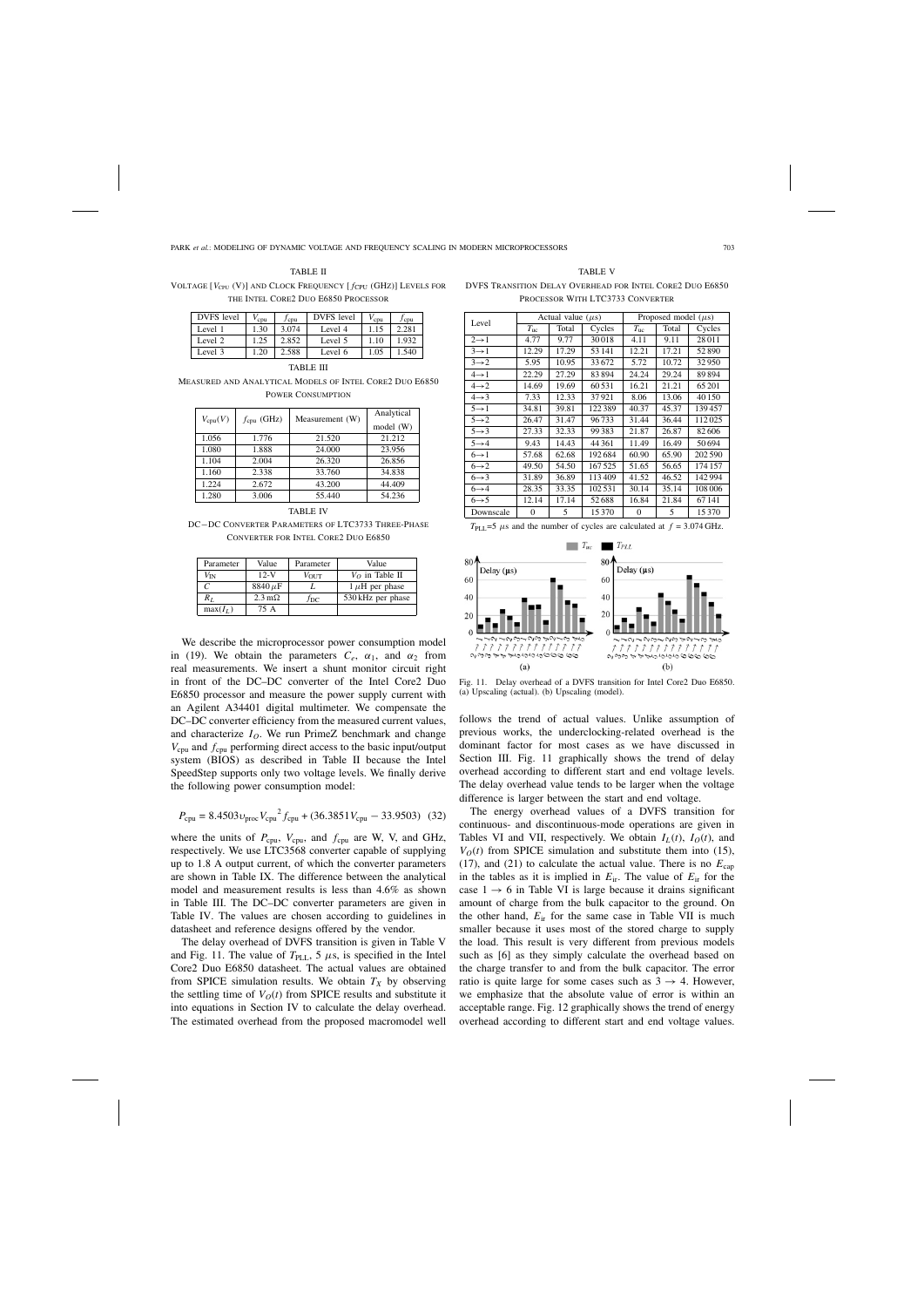TABLE VI DVFS Transition Energy Overhead of LTC3733 Operating in Continuous Mode for Intel Core2 Duo E6850 Processor

| Level                     |                         | Actual value $(\mu J)$ |              |                | Proposed model $(\mu J)$ |              |  |                |        |  |
|---------------------------|-------------------------|------------------------|--------------|----------------|--------------------------|--------------|--|----------------|--------|--|
|                           | $E_{\rm uc}$            | $E_{\rm ir}$           | Total        |                |                          | $E_{\rm uc}$ |  | $E_{\rm ir}$   | Total  |  |
| $1\rightarrow 2$          | $-2.5$                  | $-62.8$                | $-51.9$      |                |                          | 35.4         |  | $-14.9$        | 33.9   |  |
| $1 \rightarrow 3$         | 57.7                    | $-7.1$                 | 64.0         |                |                          | 112.7        |  | 4.2            | 130.2  |  |
| $1\rightarrow 4$          | 152.5                   | 177.5                  | 343.4        |                |                          | 202.0        |  | 119.0          | 335.3  |  |
| $1 \rightarrow 5$         | 246.0                   | 336.8                  | 596.2        |                |                          | 293.7        |  | 274.2          | 581.3  |  |
| $1\rightarrow 6$          | 329.3                   | 680.2                  | 1022.8       |                |                          | 371.7        |  | 467.9          | 852.9  |  |
| $2 \rightarrow 3$         | $-11.5$                 | $-31.3$                | $-31.3$      |                |                          | 33.0         |  | $-12.6$        | 31.9   |  |
| $2\rightarrow 4$          | 64.9                    | 41.2                   | 117.6        |                |                          | 104.2        |  | 18.9           | 134.6  |  |
| $2 \rightarrow 5$         | 146.7                   | 178.1                  | 336.4        |                |                          | 185.2        |  | 90.5           | 287.3  |  |
| $2 \rightarrow 6$         | 229.2                   | 436.9                  | 677.6        |                |                          | 262.1        |  | 265.0          | 538.6  |  |
| $3 \rightarrow 4$         | $-1.4$                  | $-4.1$                 | 4.2          |                |                          | 34.9         |  | $-6.7$         | 37.9   |  |
| $3 \rightarrow 5$         | 65.3                    | 110.1                  | 185.1        |                |                          | 94.6         |  | 28.0           | 132.3  |  |
| $3 \rightarrow 6$         | 141.1                   | 273.4                  | 424.3        |                |                          | 165.7        |  | 131.3          | 306.7  |  |
| $4 \rightarrow 5$         | 3.0                     | 22.6                   | 33.5         |                |                          | 32.5         |  | $-3.6$         | 36.8   |  |
| $4 \rightarrow 6$         | 62.1                    | 178.6                  | 248.6        |                |                          | 82.3         |  | 30.3           | 120.4  |  |
| $5 \rightarrow 6$         | 12.7                    | 59.7                   | 78.5         |                |                          | 28.9         |  | $-0.3$         | 34.7   |  |
| $2 \rightarrow 1$         | 29.0                    | 378.6                  | 420.9        |                |                          | 16.3         |  | 352.9          | 382.5  |  |
| $3 \rightarrow 1$         | 47.1                    | 734.3                  | 794.7        |                |                          | 32.4         |  | 671.2          | 716.9  |  |
| $3\rightarrow 2$          | 43.2                    | 373.5                  | 428.2        |                |                          | 40.9         |  | 335.6          | 388.0  |  |
| $4 \rightarrow 1$         | 83.1                    | 1054.4                 | 1150.8       |                |                          | 91.7         |  | 951.8          | 1056.9 |  |
| $4\rightarrow 2$          | 82.1                    | 707.8                  | 801.4        |                |                          | 91.9         |  | 634.6          | 738.0  |  |
| $4 \rightarrow 3$         | 49.3                    | 340.5                  | 399.5        |                |                          | 64.0         |  | 317.3          | 391.0  |  |
| $5 \rightarrow 1$         | 155.6                   | 1352.1                 | 1521.1       |                |                          | 216.7        |  | 1192.6         | 1422.6 |  |
| $5 \rightarrow 2$         | 140.6                   | 1014.1                 | 1166.2       |                |                          | 190.0        |  | 894.4          | 1095.9 |  |
| $5\rightarrow 3$          | 192.9                   | 689.5                  | 892.1        |                |                          | 144.9        |  | 596.3          | 750.9  |  |
| $5 \rightarrow 4$         | 58.6                    | 315.0                  | 381.5        |                |                          | 85.1         |  | 298.1          | 391.1  |  |
| $6 \rightarrow 1$         | 388.6                   | 1635.5                 | 2037.5       |                |                          | 423.1        |  | 1391.4         | 1827.8 |  |
| $6 \rightarrow 2$         | 331.5                   | 1312.4                 | 1655.4       |                |                          | 354.9        |  | 1113.1         | 1479.5 |  |
| $6 \rightarrow 3$         | 184.9                   | 966.4                  | 1161.0       |                |                          | 276.8        |  | 834.8          | 1121.4 |  |
| $6 \rightarrow 4$         | 174.1                   | 672.6                  | 854.6        |                |                          | 191.9        |  | 556.6          | 756.3  |  |
| $6 \rightarrow 5$         | 61.7                    | 276.3                  | 344.1        |                |                          | 103.7        |  | 278.3          | 388.1  |  |
|                           | End level (upscale)     |                        | $\mathbf{1}$ | $\overline{c}$ |                          | 3            |  | $\overline{4}$ | 5      |  |
|                           | Start level (downscale) |                        |              |                |                          |              |  |                |        |  |
| $E_{\rm{PLL}}$ ( $\mu$ J) |                         |                        | 66.8         | 57.7           |                          | 48.6         |  | 39.5           | 30.4   |  |

#### TABLE VII

DVFS Transition Energy Overhead of LTC3733 Operating in Discontinuous Mode for the Intel Core2 Duo E6850 Processor

| Level             |              | Actual Value $(\mu J)$ |                       | Proposed model $(\mu J)$ |              |          |  |
|-------------------|--------------|------------------------|-----------------------|--------------------------|--------------|----------|--|
|                   | $E_{\rm uc}$ | $E_{\rm ir}$           | Total                 | $E_{\text{uc}}$          | $E_{\rm ir}$ | Total    |  |
| $1\rightarrow 2$  | $-10.6$      | $-88.7$                | $-85.9$               | 0.5                      | $-252.5$     | $-238.7$ |  |
| $1 \rightarrow 3$ | 74.0         | $-179.5$               | $-92.1$               | 116.3                    | $-268.4$     | $-138.8$ |  |
| $1 \rightarrow 4$ | 237.9        | $-268.5$               | $-17.3$               | 268.2                    | $-325.3$     | $-43.8$  |  |
| $1 \rightarrow 5$ | 376.3        | $-230.0$               | 159.7                 | 386.5                    | $-248.2$     | 151.7    |  |
| $1\rightarrow 6$  | 478.0        | $-32.1$                | 459.2                 | 509.7                    | 17.1         | 540.1    |  |
| $2 \rightarrow 3$ | $-14.5$      | $-195.0$               | $-197.9$              | 0.5                      | $-287.2$     | $-275.2$ |  |
| $2 \rightarrow 4$ | 94.3         | $-159.3$               | $-53.5$               | 124.9                    | $-231.6$     | $-95.2$  |  |
| $2 \rightarrow 5$ | 248.4        | $-217.7$               | 42.2                  | 275.0                    | $-260.4$     | 26.2     |  |
| $2\rightarrow 6$  | 375.8        | $-125.8$               | 261.5                 | 383.6                    | $-139.1$     | 256.0    |  |
| $3\rightarrow 4$  | 1.9          | $-55.7$                | $-44.1$               | 0.5                      | $-215.8$     | $-205.6$ |  |
| $3 \rightarrow 5$ | 106.0        | $-132.5$               | $-16.7$               | 138.2                    | $-193.0$     | $-45.2$  |  |
| $3 \rightarrow 6$ | 266.8        | $-158.3$               | 118.2                 | 284.7                    | $-187.0$     | 107.4    |  |
| $4 \rightarrow 5$ | 10.1         | $-47.9$                | $-29.9$               | 0.5                      | $-177.3$     | $-168.9$ |  |
| $4 \rightarrow 6$ | 126.0        | $-106.6$               | 27.2                  | 161.1                    | $-153.1$     | 15.9     |  |
| $5 \rightarrow 6$ | 21.5         | $-39.5$                | $-11.9$               | 0.5                      | $-137.4$     | $-130.8$ |  |
| Upscale           |              |                        | The same as Table VI. |                          |              |          |  |



Fig. 12. Energy overhead of a DVFS transition for Intel Core2 Duo E6850. (a) Upscaling (actual). (b) Upscaling (model). (c) Downscaling continuous mode (actual). (d) Downscaling continuous mode (model). (e) Downscaling discontinuous mode (actual). (f) Downscaling discontinuous mode (model).

# TABLE VIII VOLTAGE [ $V_{\text{CPU}}$  (V)] AND CLOCK FREQUENCY [ $f_{\text{CPU}}$  (GHZ)] LEVELS FOR Samsung Exynos 4210

| DVFS level | <sup>V</sup> cpu | J cpu  | <b>DVFS</b> level | √ cpu | J cpu   |
|------------|------------------|--------|-------------------|-------|---------|
| Level 1    | 1.2              | 1.4    | Level 4           | 1.05  | 1.12870 |
| Level 2    | 1.15             | 1.3122 | Level 5           | 1.00  | 1.0327  |
| Level 3    | 1.10             | 2218   |                   |       |         |

TABLE IX DC−DC Converter Parameters of the LTC3568 Converter for

Samsung Exynos 4210

| Parameter    | Value         | Parameter     | Value               |
|--------------|---------------|---------------|---------------------|
| $V_{\rm IN}$ | $5-V$         | $V_{\rm OUT}$ | $V_O$ in Table VIII |
|              | $100 \,\mu F$ |               | $6.8 \mu H$         |
|              | $0.11\Omega$  | fрc           | 4 MHz               |
| $max(I_L)$   | 1.8 A         |               |                     |

The energy overhead tends to be larger when the voltage difference is larger. For downscaling in discontinuous mode, the overhead is smaller than the value in continuous mode as charge in the bulk capacitor is supplied to the processor rather than being discharged to the ground.

# *B. Samsung Exynos 4210 Processor*

The second target DVFS system is the Samsung Exynos 4210 processor based on ARM Cortex-A9 core (Table IX).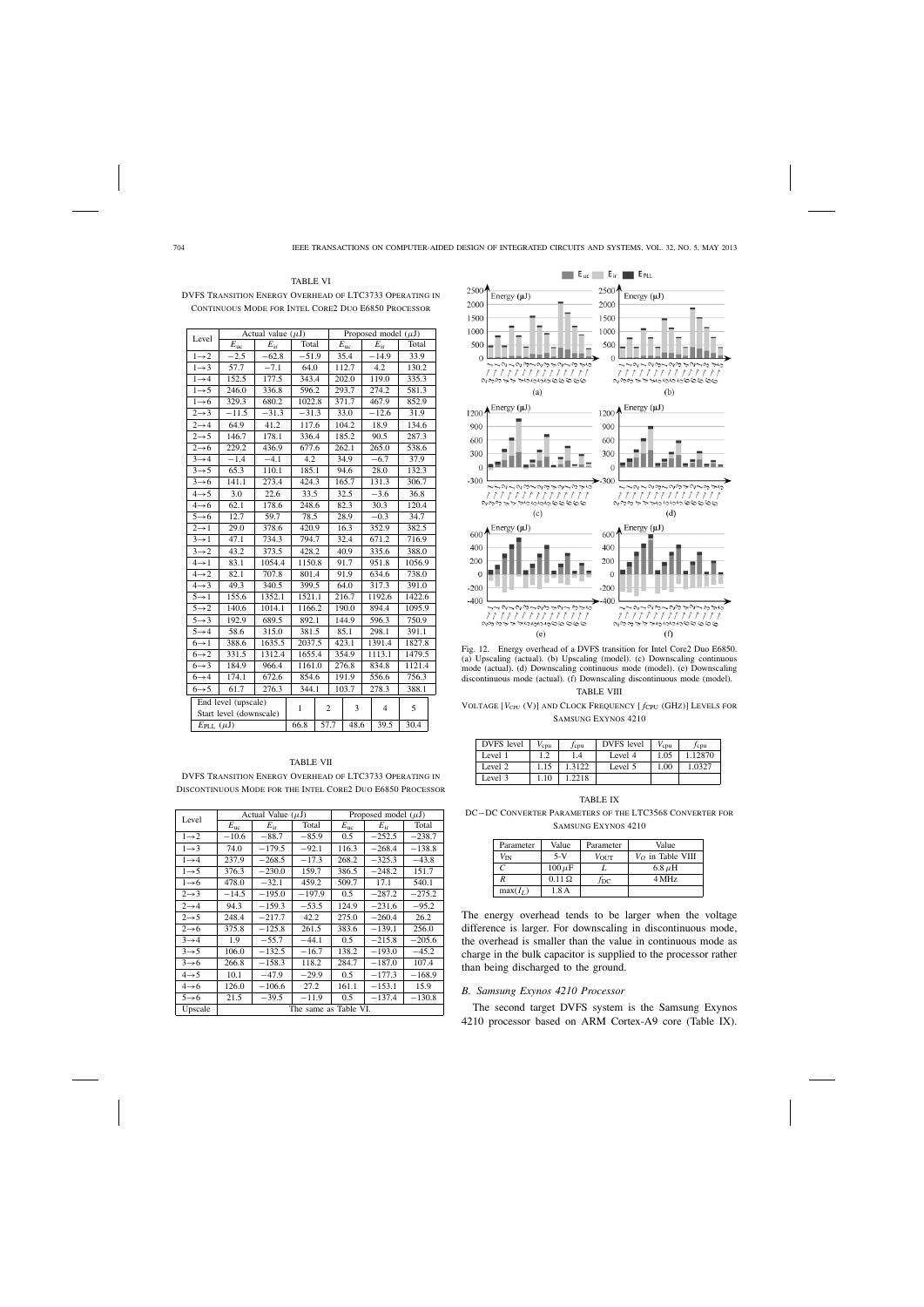#### TABLE X

DVFS Transition Delay Overhead of Samsung Exynos 4210 With LTC3568 Converter

| Level             |              | Actual $(\mu s)$ |        | Model $(\mu s)$ |       |        |  |
|-------------------|--------------|------------------|--------|-----------------|-------|--------|--|
|                   | $T_{\rm uc}$ | Total            | Cycles | $T_{\text{uc}}$ | Total | Cycles |  |
| $2 \rightarrow 1$ | 1.27         | 11.27            | 8051   | 0.56            | 10.56 | 7542   |  |
| $3 \rightarrow 1$ | 2.95         | 12.95            | 9254   | 2.11            | 12.11 | 8652   |  |
| $3\rightarrow 2$  | 1.25         | 11.25            | 8039   | 0.39            | 10.39 | 7425   |  |
| $4 \rightarrow 1$ | 5.30         | 15.30            | 10928  | 4.24            | 14.24 | 10 175 |  |
| $4\rightarrow 2$  | 2.83         | 12.83            | 9165   | 1.76            | 11.76 | 8402   |  |
| $4 \rightarrow 3$ | 1.24         | 11.24            | 8027   | 0.25            | 10.25 | 7323   |  |
| $5 \rightarrow 1$ | 8.24         | 18.24            | 13029  | 6.77            | 16.77 | 11977  |  |
| $5\rightarrow 2$  | 5.17         | 15.27            | 10836  | 3.76            | 13.76 | 9826   |  |
| $5 \rightarrow 3$ | 2.72         | 12.72            | 9088   | 1.47            | 11.47 | 8191   |  |
| $5\rightarrow 4$  | 1.21         | 11.21            | 8011   | 0.11            | 10.11 | 7223   |  |

 $T_{\text{PLL}} = 10 \,\mu s$  and the number of cycles is calculated at  $f = 1.4$ . GHz.



Fig. 13. Delay overhead of a DVFS transition for Samsung Exynos 4210. (a) Upscaling (actual). (b) Upscaling (model).

Exynos 4210 processor is a state-of-the-art application processor utilized in high-end mobile products such as Samsung Galaxy Note, Galaxy S II, Meizu MX, etc. It exhibits power consumption of 1.2 W at 100% processor utilization. We perform a power characterization procedure similar to that for Intel Core2 Duo E6850 processor. The resulting equation is as follows:

$$
P_{\text{cpu}} = 0.446 \nu_{\text{proc}} V_{\text{cpu}}^2 f_{\text{cpu}} + 0.1793 V_{\text{cpu}} - 0.1527 \tag{33}
$$

where the units of  $P_{cpu}$ ,  $V_{cpu}$ , and  $f_{cpu}$  are W, V, and GHz, respectively. We use LTC3568 converter capable of supplying up to 1.8-A output current, of which the converter parameters are shown in Table IX.

Table X shows the DVFS transition delay overhead for the target system. The value of  $T_{\text{PLL}}$ , 10  $\mu$ s, is obtained from device datasheet. The underclocking-related overhead is higher when the change in voltage is large. Table XI shows the DVFS transition energy overhead for the target system. Unlike LTC3733, LTC3568 operates in discontinuousmode only. There is energy gain (minus overhead) in *E*ir for downscaling because of discontinuous-mode operation.

Figs. 13 and 14 graphically show the overhead. Upscaling transitions have the large  $E_{ir}$  while downscaling transitions have large *E*uc. This is because the LTC3632 converter charges the bulk capacitor with surge current during an upscaling transition that causes large IR loss, and it discharges the bulk capacitor by the processor current which leads to long transition time and thus large underclocking loss.



Fig. 14. Energy overhead of a DVFS transition for Samsung Exynos 4210. (a) Upscaling (actual). (b) Upscaling (model). (c) Downscaling (actual). (d) Downscaling (model).

#### *C. Case 3: TI MSP430 Microcontroller*

The third target system is the TI MSP430 microcontroller. TI MSP430 is a microcontroller used for ultralow-power embedded systems such as wireless sensor nodes. The power consumption of the TI MSP430 microcontroller is at most 10*.*1 mW. A procedure similar to that for Samsung Exynos 4210 is performed to obtain the following power model:

$$
P_{\rm cpu} = 0.1128 \nu_{\rm proc} V_{\rm cpu}^2 f_{\rm cpu} + (0.1738 V_{\rm cpu} - 0.2832) \tag{34}
$$

where the units of  $P_{cpu}$ ,  $V_{cpu}$ , and  $f_{cpu}$  are mW, V, and MHz, respectively. We use the LTC3632 converter to power the target processor. LTC3632 is designed for low-power applications. It is PFM controlled and operates in discontinuous mode only. The parameters for the DC–DC converter are reported in Table XIII.

Table XIV and Fig. 15 show the DVFS transition delay overhead for the target system. There is no overhead due to PLL lock time  $T_{\text{PLL}}$  because TI MSP430 uses digitally controlled oscillator (DCO) instead of PLL, which is an improved variation of VCO. The underclocking-related overhead  $T_{uc}$  is the only delay overhead for the TI MSP430 microcontroller. Table XV and Fig. 16 show the DVFS transition energy overhead for the target system. Upscaling transitions have large *E*ir while downscaling transitions have large *E*uc. The trend in MSP430 is more distinctive than in Exynos 4210. The bulk capacitor is discharged slowly with light load current during a downscaling transition.

# VII. Impact of DVFS Transition Overhead: Dynamic Thermal Management Example

In this section, we show how much DVFS transition overhead impacts on overall system performance and energy consumption when we perform DTM. DVFS is a very useful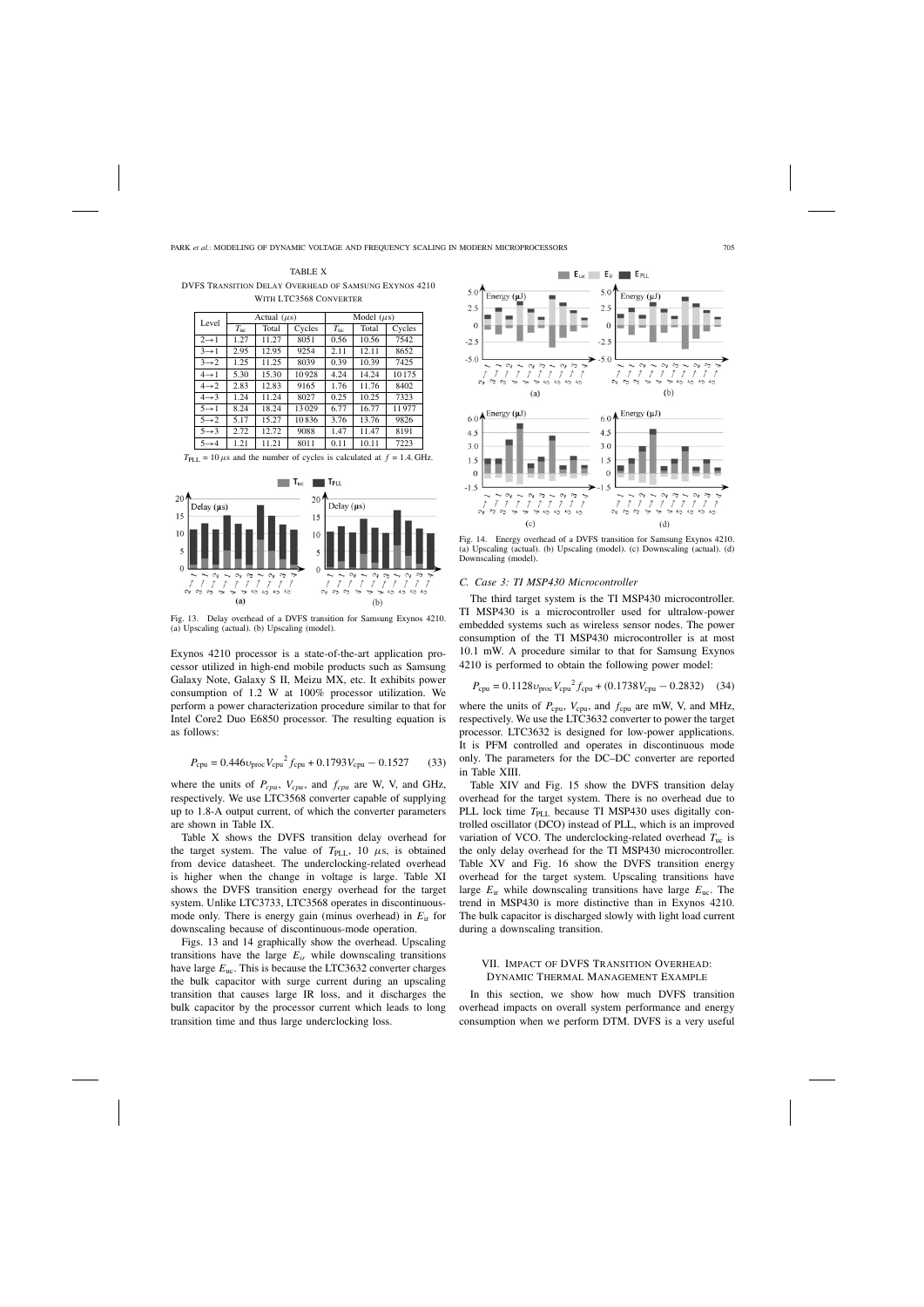#### TABLE XI

DVFS Transition Energy Overhead for Samsung Exynos 4210 With the LTC3568 Converter

|                      |                         | <b>Actual Value</b> |              |                 |                 | Proposed model |  |                |  |  |
|----------------------|-------------------------|---------------------|--------------|-----------------|-----------------|----------------|--|----------------|--|--|
| Level                | $E_{\text{nc}}$         | $E_{ir}$            | Total        | $E_{\text{nc}}$ |                 | $E_{ir}$       |  | Total          |  |  |
|                      | $(\mu J)$               | $(\mu J)$           | $(\mu J)$    | $(\mu J)$       |                 | $(\mu J)$      |  | $(\mu J)$      |  |  |
| $1\rightarrow 2$     | 1.00                    | $-0.545$            | 1.085        | $-0.26$         |                 | $-0.41$        |  | 0.48           |  |  |
| $1 \rightarrow 3$    | 1.02                    | $-0.47$             | 1.175        | 1.05            |                 | $-0.74$        |  | 0.93           |  |  |
| $1 \rightarrow 4$    | 3.09                    | $-0.95$             | 2.774        | 2.37            |                 | $-1.01$        |  | 1.99           |  |  |
| $1 \rightarrow 5$    | 4.89                    | $-1.16$             | 4.35         | 4.25            |                 | $-1.20$        |  | 3.67           |  |  |
| $2 \rightarrow 3$    | 0.57                    | $-0.44$             | 0.66         | 0.27            |                 | $-0.36$        |  | 0.44           |  |  |
| $2 \rightarrow 4$    | 1.28                    | $-0.61$             | 1.21         | 1.07            |                 | $-0.65$        |  | 0.95           |  |  |
| $2 \rightarrow 5$    | 3.63                    | $-0.83$             | 3.34         | 2.42            |                 | $-0.88$        |  | 2.08           |  |  |
| $3\rightarrow 4$     | 0.45                    | $-0.35$             | 0.55         | 0.27            |                 | $-0.32$        |  | 0.40           |  |  |
| $3 \rightarrow 5$    | 1.47                    | $-0.52$             | 1.39         |                 | 1.09<br>$-0.57$ |                |  | 0.97           |  |  |
| $4 \rightarrow 5$    | 0.57                    | $-0.26$             | 0.66         | 0.28            |                 | $-0.28$        |  | 0.36           |  |  |
| $2 \rightarrow 1$    | $-0.63$                 | 0.92                | 0.91         | $-0.48$         |                 | 1.01           |  | 1.16           |  |  |
| $3 \rightarrow 1$    | $-1.32$                 | 1.96                | 1.27         | $-1.42$         |                 | 1.93           |  | 1.13           |  |  |
| $3\rightarrow 2$     | $-0.45$                 | 0.85                | 0.94         | $-0.36$         |                 | 0.97           |  | 1.14           |  |  |
| $4 \rightarrow 1$    | $-2.33$                 | 2.90                | 1.19         | $-2.48$         |                 | 2.77           |  | 0.91           |  |  |
| $4\rightarrow 2$     | $-1.10$                 | 1.85                | 1.29         | $-1.10$         |                 | 1.85           |  | 1.28           |  |  |
| $4 \rightarrow 3$    | $-0.42$                 | 0.78                | 0.81         | $-0.28$         |                 | 0.92           |  | 1.09           |  |  |
| $5 \rightarrow 1$    | $-3.26$                 | 3.78                | 1.14         | $-3.47$         |                 | 3.52           |  | 0.68           |  |  |
| $5\rightarrow 2$     | $-1.83$                 | 2.78                | 1.48         | $-1.95$         |                 | 2.64           |  | 1.23           |  |  |
| $5 \rightarrow 3$    | $-0.86$                 | 1.75                | 1.33         | $-0.87$         |                 | 1.76           |  | 1.34           |  |  |
| $5 \rightarrow 4$    | $-0.34$                 | 0.72                | 0.74         | $-0.23$         |                 | 0.88           |  | 1.01           |  |  |
|                      | End level (upscale)     |                     | $\mathbf{1}$ | $\overline{c}$  |                 | 3              |  | $\overline{4}$ |  |  |
|                      | Start level (downscale) |                     |              |                 |                 |                |  |                |  |  |
| $E_{\text{PL}}$ (nJ) |                         |                     | 624.6        | 535.0           |                 | 445.3          |  | 355.7          |  |  |
|                      |                         | <b>TABLE XII</b>    |              |                 |                 |                |  |                |  |  |

VOLTAGE [*V<sub>CPU</sub>* (V)] AND CLOCK FREQUENCY [*f<sub>CPU</sub>* (MHZ)] LEVELS for the TI MSP430 Microcontroller

| DVFS level | $v_{\rm cpu}$ | $J$ cpu | DVFS level | $V_{\rm CDU}$ | J cpu |
|------------|---------------|---------|------------|---------------|-------|
| Level 1    | 3.3           |         | Level 4    | 2.175         |       |
| Level 2    | 2.925         |         | Level 5    | 1.8           |       |
| Level 3    | 2.55          |         |            |               |       |

TABLE XIII DC−DC Converter Parameters of the LTC3632 Converter for the TI MSP430 Microcontroller

| Parameter    | Value           | Parameter      | Value              |
|--------------|-----------------|----------------|--------------------|
| $V_{\rm IN}$ | $5-V$           | $V_{\rm{OUT}}$ | $V_O$ in Table XII |
| C            | $5 \mu F$       |                | $220 \mu H$        |
| $R_L$        | $1~$ m $\Omega$ | fdc            | Variable (PFM)     |
| $max(I_L)$   | $20 \text{ mA}$ |                |                    |



Fig. 15. Delay overhead of a DVFS transition for TI MSP430. (a) Upscaling (actual). (b) Upscaling (model).

#### TABLE XIV

DVFS Delay Overhead of DC−DC Converters for TI MSP430 Microcontroller With LTC3632

| Level             | Actual value            |        | Proposed model          |        |  |
|-------------------|-------------------------|--------|-------------------------|--------|--|
|                   | $T_{\rm uc}$ ( $\mu$ s) | Cycles | $T_{\rm uc}$ ( $\mu$ s) | Cycles |  |
| $2 \rightarrow 1$ | 10.0                    | 81     | 9.2                     | 74     |  |
| $3 \rightarrow 1$ | 37.7                    | 302    | 37.9                    | 304    |  |
| $3\rightarrow 2$  | 10.0                    | 81     | 10.1                    | 81     |  |
| $4 \rightarrow 1$ | 82.4                    | 660    | 85.1                    | 681    |  |
| $4\rightarrow 2$  | 41.2                    | 330    | 42.3                    | 339    |  |
| $4 \rightarrow 3$ | 11.5                    | 93     | 11.5                    | 92     |  |
| $5 \rightarrow 1$ | 145.6                   | 1165   | 150.0                   | 1200   |  |
| $5\rightarrow 2$  | 92.4                    | 740    | 95.3                    | 763    |  |
| $5 \rightarrow 3$ | 47.6                    | 381    | 48.3                    | 386    |  |
| $5 \rightarrow 4$ | 18.2                    | 146    | 13.5                    | 108    |  |

The number of cycles is calculated at  $f = 8$  MHz.

# TABLE XV DVFS Transition Energy Overhead of the TI MSP430 Microcontroller With LTC3632

|                   | <b>Actual Value</b> |          |         | Proposed model |          |         |
|-------------------|---------------------|----------|---------|----------------|----------|---------|
| Level             | $E_{\text{uc}}$     | $E_{ir}$ | Total   | $E_{\rm uc}$   | $E_{ir}$ | Total   |
|                   | (nJ)                | (nJ)     | (nJ)    | (nJ)           | (nJ)     | (nJ)    |
| $1\rightarrow 2$  | 1394.7              | $-23.8$  | 1370.9  | 690.6          | $-23.8$  | 666.8   |
| $1 \rightarrow 3$ | 3720.9              | $-40.0$  | 3680.9  | 2710.4         | $-38.6$  | 2671.8  |
| $1\rightarrow 4$  | 6515.3              | $-45.4$  | 6469.9  | 5978.5         | $-45.4$  | 5933.1  |
| $1 \rightarrow 5$ | 10 10 1.3           | $-45.3$  | 10056.0 | 10428.1        | $-45.5$  | 10382.6 |
| $2 \rightarrow 3$ | 1001.5              | $-19.3$  | 982.2   | 693.7          | $-18.0$  | 675.7   |
| $2 \rightarrow 4$ | 3059.3              | $-28.9$  | 3030.4  | 2725.7         | $-28.1$  | 2697.6  |
| $2 \rightarrow 5$ | 6401.3              | $-31.7$  | 6369.6  | 6036.4         | $-31.5$  | 6004.9  |
| $3\rightarrow 4$  | 1218.3              | $-13.8$  | 1204.5  | 702.0          | $-13.0$  | 689.0   |
| $3 \rightarrow 5$ | 3212.0              | $-20.2$  | 3191.8  | 2776.6         | $-19.2$  | 2757.4  |
| $4 \rightarrow 5$ | 967.7               | $-9.8$   | 957.9   | 723.9          | $-13.0$  | 710.9   |
| $2 \rightarrow 1$ | $-85.5$             | 320.5    | 235.0   | $-76.5$        | 343.2    | 266.7   |
| $3 \rightarrow 1$ | $-233.6$            | 628.9    | 395.3   | $-239.4$       | 670.7    | 431.3   |
| $3\rightarrow 2$  | $-52.5$             | 275.6    | 223.0   | $-56.5$        | 335.4    | 278.9   |
| $4 \rightarrow 1$ | $-422.9$            | 947.1    | 524.2   | $-410.2$       | 986.0    | 575.8   |
| $4\rightarrow 2$  | $-173.1$            | 614.3    | 441.2   | $-171.2$       | 657.3    | 486.1   |
| $4 \rightarrow 3$ | $-39.8$             | 271.2    | 231.4   | $-40.2$        | 328.7    | 288.4   |
| $5 \rightarrow 1$ | $-561.7$            | 1272.4   | 710.7   | $-532.4$       | 1292.0   | 759.6   |
| $5\rightarrow 2$  | $-289.3$            | 934.6    | 645.4   | $-280.4$       | 969.0    | 688.7   |
| $5 \rightarrow 3$ | $-117.1$            | 604.9    | 487.8   | $-116.6$       | 646.0    | 529.4   |
| $5 \rightarrow 4$ | $-24.9$             | 353.1    | 328.1   | $-27.3$        | 323.0    | 295.7   |

control knob for DTM [30], [31]. DTM techniques based on PID control method usually use the time quantum of the operating system as the minimum time granularity. The time quantum of operating system is in the range of a few milliseconds. On the contrary, the thermal RC time constant of a processor is much larger than the time quantum of operating systems. Although the two time constants differ in magnitude, the DVFS transition occurs much more frequently than the thermal RC time constant when the chip temperature is near the target temperature.

We implement a PID control-based DTM scheme in MAT-LAB/Simulink environment. Parameters of the PID controller are determined by a tuner embedded in MATLAB/Simulink. The thermal resistance from the chip to the ambient is  $R =$ 0*.*7 K/W and thermal capacitance of the chip is *C* = 140*.*3 J/K, which is the same as [30]. The thermal RC constant is 98.21 s. Fig. 17 shows the delay and energy overhead of DVFS accord-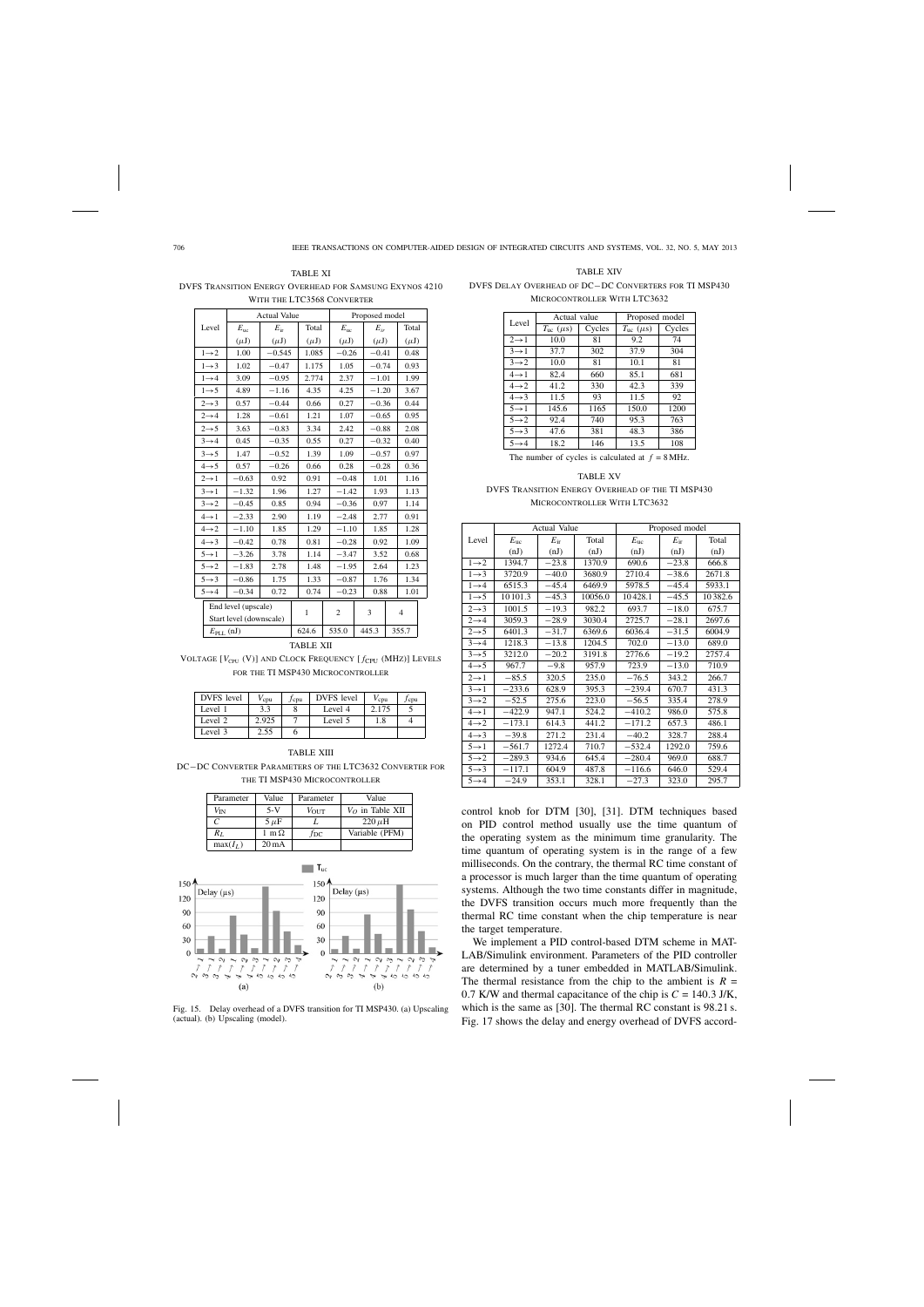

Fig. 16. Energy overhead of a DVFS transition for TI MSP430. (a) Upscaling (actual). (b) Upscaling (model). (c) Downscaling (actual). (d) Downscaling (model).



Fig. 17. Energy and delay overhead of PID control based DTM for Intel Core2 Duo E6850 processor according to time granularity of DTM.

ing to the time granularity of DTM for the Intel Core2 Duo E6850 processor. The results show that we should avoid using time quantum value below 1 ms for performance and energy efficiency. The energy and delay overhead is comparable to the scheduling overhead and context switching overhead of operating systems, which take about 0.4% to 1.6% in general purpose operating systems [32].

## VIII. CONCLUSION

Dynamic voltage and frequency scaling (DVFS) is widely used for energy saving and thermal management nowadays. Understanding correct DVFS transition overhead is crucial in achieving the maximum power gain and thermal stability. In fact, DVFS transition overhead is comparable to context switching overhead in modern microprocessors. However, DVFS transition overhead has not been properly dealt with so far due to an absence of accurate models.

This is the first paper that introduced accurate DVFS transition overhead models. We showed that energy to charge and discharge the bulk capacitor in the DC–DC converter, which was regarded as the major source of overhead, is not true overhead. Instead, we introduced energy and delay overhead caused by microprocessor underclocking and additional current through the inductor. This paper provided comprehensive solutions for the models, but the derived model is somewhat

complicated for system engineers. We also provided succinct macromodels while maintaining reasonable accuracy. Finally, we summarize DVFS transition overhead values of three representative microprocessors for high-end, embedded and ultra low-power applications so that some software programmers may simply use the numbers.

#### **REFERENCES**

- [1] J. Park, D. Shin, M. Pedram, and N. Chang, "Accurate modeling and calculation of delay and energy overheads of dynamic voltage scaling in modern highperformance microprocessors," in *Proc. ISLPED*, Aug. 2010, pp. 419–424.
- [2] Y.-H. Lu and G. De Micheli, "Comparing system level power management policies," *IEEE Design Test Comput.*, vol. 18, no. 2, pp. 10–19, Mar./Apr. 2001.
- [3] T. Ishihara and H. Yasuura, "Voltage scheduling problem for dynamically variable voltage processors," in *Proc. ISLPED*, Aug. 1998, pp. 197–202.
- [4] W. Kim, J. Kim, and S. L. Min, "Preemption-aware dynamic voltage scaling in hard real-time systems," in *Proc. ISLPED*, Aug. 2004, pp. 393–398.
- [5] Z. Cao, B. Foo, L. He, and M. van der Schaar, "Optimality and improvement of dynamic voltage scaling algorithms for multimedia applications," in *Proc. DAC*, 2008, pp. 179–184.
- [6] T. D. Burd and R. W. Brodersen, "Design issues for dynamic voltage scaling," in *Proc. ISLPED*, 2000, pp. 9–14.
- [7] S. M. Martin, K. Flautner, T. Mudge, and D. Blaauw, "Combined dynamic voltage scaling and adaptive body biasing for lower power microprocessors under dynamic workloads," in *Proc. ICCAD*, Nov. 2002, pp. 721–725.
- [8] X. Zhang, A. Bermak, and F. Boussaid, "Dynamic voltage and frequency scaling for low-power multi-precision reconfigurable multiplier," in*Proc. ISCAS*, May– Jun. 2010, pp. 45–48.
- [9] M. Schmitz, B. Al-Hashimi, and P. Eles, "Energy-efficient mapping and scheduling for DVS enabled distributed embedded systems," in *Proc. DATE*, 2002, pp. 514–521.
- [10] *Voltage Regulator Module (VRM) and Enterprise Voltage Regulator-Down (EVRD) 11.1*, 2009.
- [11] Y. Choi, N. Chang, and T. Kim, "Dc-dc converter-aware power management for low-power embedded systems," *IEEE Trans. Comput. Aaided Design*, vol. 26, no. 8, pp. 1367–1381, Aug. 2007.
- [12] R. Ridley, "A new, continuous-time model for current-mode control [power convertors]," *IEEE Trans. Power Electron.*, vol. 6, no. 2, pp. 271–280, Apr. 1991.
- [13] Y.-F. Liu and P. Sen, "A general unified large signal model for current programmed dc-to-dc converters," *IEEE Trans. Power Electron.*, vol. 9, no. 4, pp. 414–424, Jul. 1994.
- [14] E. Van Dijk, J. Spruijt, D. O'Sullivan, and J. Klaassens, "PWM-switch modeling of dc–dc converters," *IEEE Trans. Power Electron.*, vol. 10, no. 6, pp. 659–665, Nov. 1995.
- [15] Linear Technology. (2012). *LTSPICE* [Online]. Available: www.linear. com
- [16] T. Sakurai and A. Newton, "Alpha-power law MOSFET model and its applications to CMOS inverter delay and other formulas," *IEEE J. Solid-State Circuits*, vol. 25, no. 2, pp. 584–594, Apr. 1990.
- [17] S. Gochman, A. Mendelson, A. Naveh, and E. Rotem, "Introduction to Intel core duo processor architecture," *Intel Technology J.*, vol. 10, 2006, pp. 89–97.
- [18] S. Lee and T. Sakurai, "Run-time voltage hopping for low-power real-time systems," in *Proc. DAC*, 2000, pp. 806–809.
- [19] *Intel Core2 Extreme Processor QX9000 and Intel Core2 Quad Processor Q9000, Q9000S, Q8000 and Q8000S Series Datasheet*, Intel Corporation, 2009.
- [20] A. Bashir, J. Li, K. Ivatury, N. Khan, N. Gala, N. Familia, and Z. Mohammed, "Fast lock scheme for phase-locked loops," in *Proc. IEEE Custom Integr. Cicuit Conf.*, Sep. 2009, pp. 319–322.
- [21] J. Pouwelse, K. Langendoen, and H. Sips, "Dynamic voltage scaling on a lowpower microprocessor," in *Proc. MobiCom*, 2001, pp. 251–259.
- [22] C. Lichtenau, M. Ringler, T. Pfluger, S. Geissler, R. Hilgendorf, J. Heaslip, U. Weiss, P. Sandon, N. Rohrer, E. Cohen, and M. Canada, "Powertune: Advanced frequency and power scaling on 64b powerpc microprocessor," in *Proc. ISSCC*, vol. 1. Feb. 2004, pp. 356–357.
- [23] B. Mochocki, X. S. Hu, and G. Quan, "A realistic variable voltage scheduling model for real-time applications," in *Proc. ICCAD*, Nov. 2002, pp. 726–731.
- [24] P. Schaumont, B.-C. C. Lai, W. Qin, and I. Verbauwhede, "Cooperative multithreading on embedded multiprocessor architectures enables energyscalable design," in *Proc. DAC*, Jun. 2005, pp. 27–30.